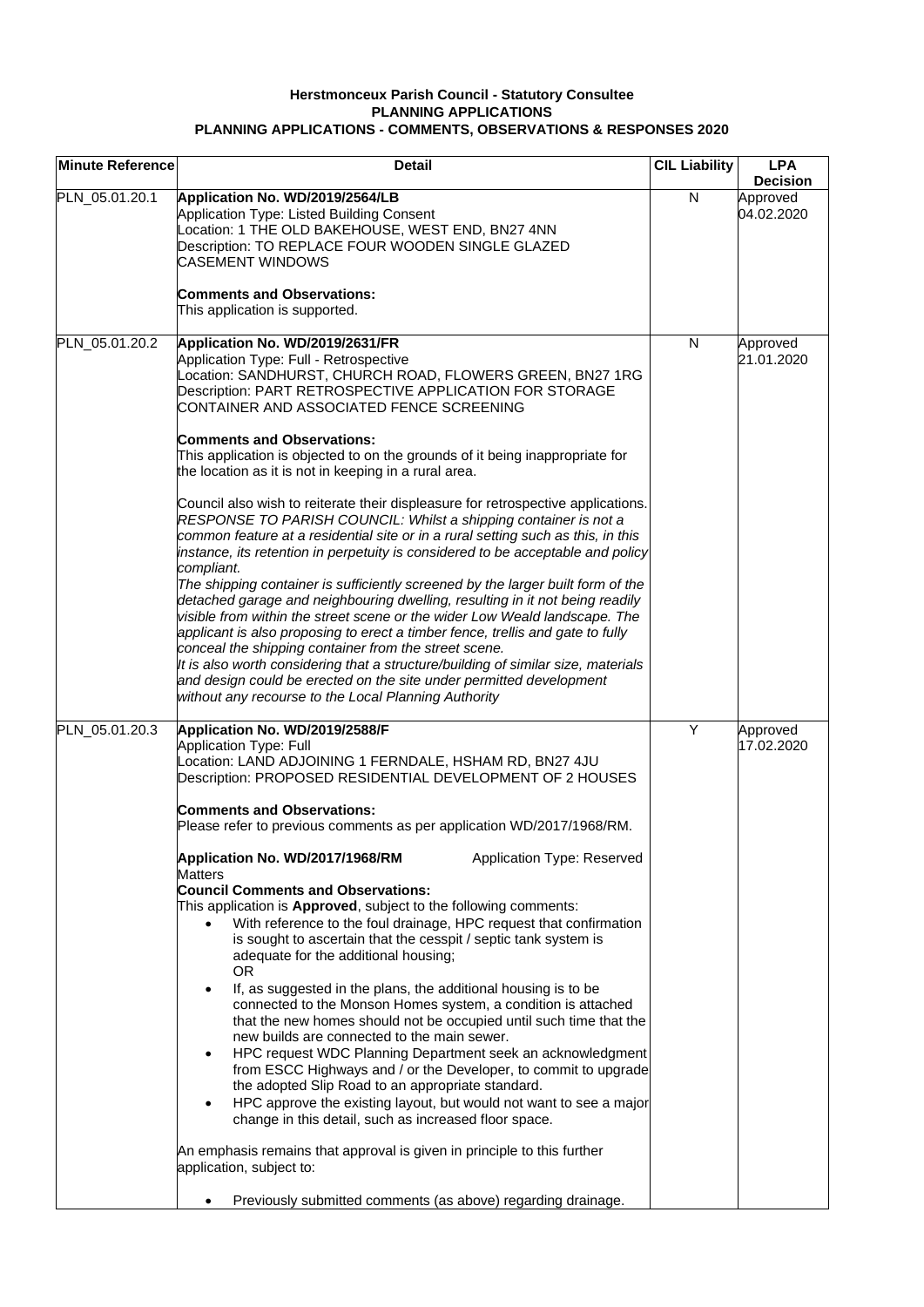|                | The exterior design of this application must still be in keeping with<br>$\bullet$<br>the recommendations in the Herstmonceux Parish Neighbourhood<br>Plan Design Guide.<br>WDC planning conditions being met in full.<br>Response to Parish Council: Parish Council notified that the foul drainage is<br>to be dealt with by planning condition. This will include details of where the<br>foul water would connect to, the capacity and whether any upgrade works<br>are required. Subsequently this can be adequately controlled |   |                        |
|----------------|--------------------------------------------------------------------------------------------------------------------------------------------------------------------------------------------------------------------------------------------------------------------------------------------------------------------------------------------------------------------------------------------------------------------------------------------------------------------------------------------------------------------------------------|---|------------------------|
| PLN_10.01.20.2 | Application No. WD/2018/0871/F CHANGE OF USE OF LAND FROM<br>THE STATIONING OF 32 NO. STATIC HOLIDAY CARAVANS TO THE<br>STATIONING OF 31 NO. PARK HOMES, RECONFIGURED PARKING<br>SPACES AND RECONFIGURED PARK ROAD ORCHARD VIEW PARK,<br>WINDMILL HILL, HERSTMONCEUX BN27 4SY                                                                                                                                                                                                                                                        | N |                        |
|                | 21.05.18_FCL - Submitted Comments and Observations<br>Herstmonceux Parish Council support this application subject the imposition<br>of a planning condition, or Section 106 agreement, to protect the restriction<br>of occupancy of the new homes for persons aged 50 years or over. This is<br>in accordance with Policy 13 of the Herstmonceux Parish Neighbourhood<br>Plan.                                                                                                                                                     |   |                        |
|                | Herstmonceux Parish Council also seek confirmation of any due CIL<br>payment, as and when the holiday caravans are replaced with the<br>permanent park homes.                                                                                                                                                                                                                                                                                                                                                                        |   |                        |
|                | Herstmonceux Parish Council note that it has been clarified that the<br>application is not subject to CIL.                                                                                                                                                                                                                                                                                                                                                                                                                           |   |                        |
| PLN_10.01.20.2 | Town and Country Planning Act 1990 Town and Country Planning (General<br>Permitted Development) (England) Order 2015 Application No.<br>WD/2018/1040/F CONVERSION OF STORAGE OUTBUILDING TO<br>CREATE ONE BEDROOM HOLIDAY LET ACCOMMODATION.<br>NUNNINGHAM FARM, BAGHAM LANE, BN27 4NB                                                                                                                                                                                                                                               | N | Approved<br>27.08.2020 |
|                | 18.06.18 FCL - Submitted Comments and Observations<br>This application is objected to. HPC remain consistent in their approach<br>towards resisting sparodic development within the High Weald Area of<br>Outstanding Natural Beauty A precedent for expanding into the AONB must<br>not be set.                                                                                                                                                                                                                                     |   |                        |
|                | The site lies outside of any designated development boundary (whether<br>under the existing Core Strategy or the emerging Wealden Local Plan) and<br>is in an area where the restrictive countryside policies of WEALDEN<br>DISTRICT COUNCIL and policies of the Herstmonceux Neighbourhood<br>Plan resist the provision of housing development without special<br>justification.                                                                                                                                                    |   |                        |
|                | Wealden District Council receive applications for 'unused' holiday lets in the<br>Herstmonceux Parish to be converted into residential accommodation<br>therefore the need to develop additional holiday lets in the Parish has not<br>been established.                                                                                                                                                                                                                                                                             |   |                        |
|                | The provision of a holiday let would increase the amount of vehicular traffic<br>in an already over developed area. The access via the very narrow single<br>track Bagham Lane is already dangerous, increased use will exacerbate the<br>problem. Use of the alternative access will increase traffic safety issues by<br>using the residential areas of West End, James Avenue and Fairfield.                                                                                                                                      |   |                        |
|                | The Design and Access statement appears incorrect in its claim that this is a<br>redundant outbuilding but then also states it is being used for storage.                                                                                                                                                                                                                                                                                                                                                                            |   |                        |
|                | The Parish Council request that should this application be granted by the<br>Local Planning Authority, that WEALDEN DISTRICT COUNCIL impose a<br>condition that the holiday let be tied to the main property.                                                                                                                                                                                                                                                                                                                        |   |                        |
|                | The application remains objected to. Council would like to highlight that<br>since their original comments' submission, the Herstmonceux Parish<br>Neighbourhood Plan has been officially approved and is therefore now<br>legally binding. The Parish Council would refer to the Local Planning<br>Authority and Planning Inspectorate's refusal for another development in the                                                                                                                                                     |   |                        |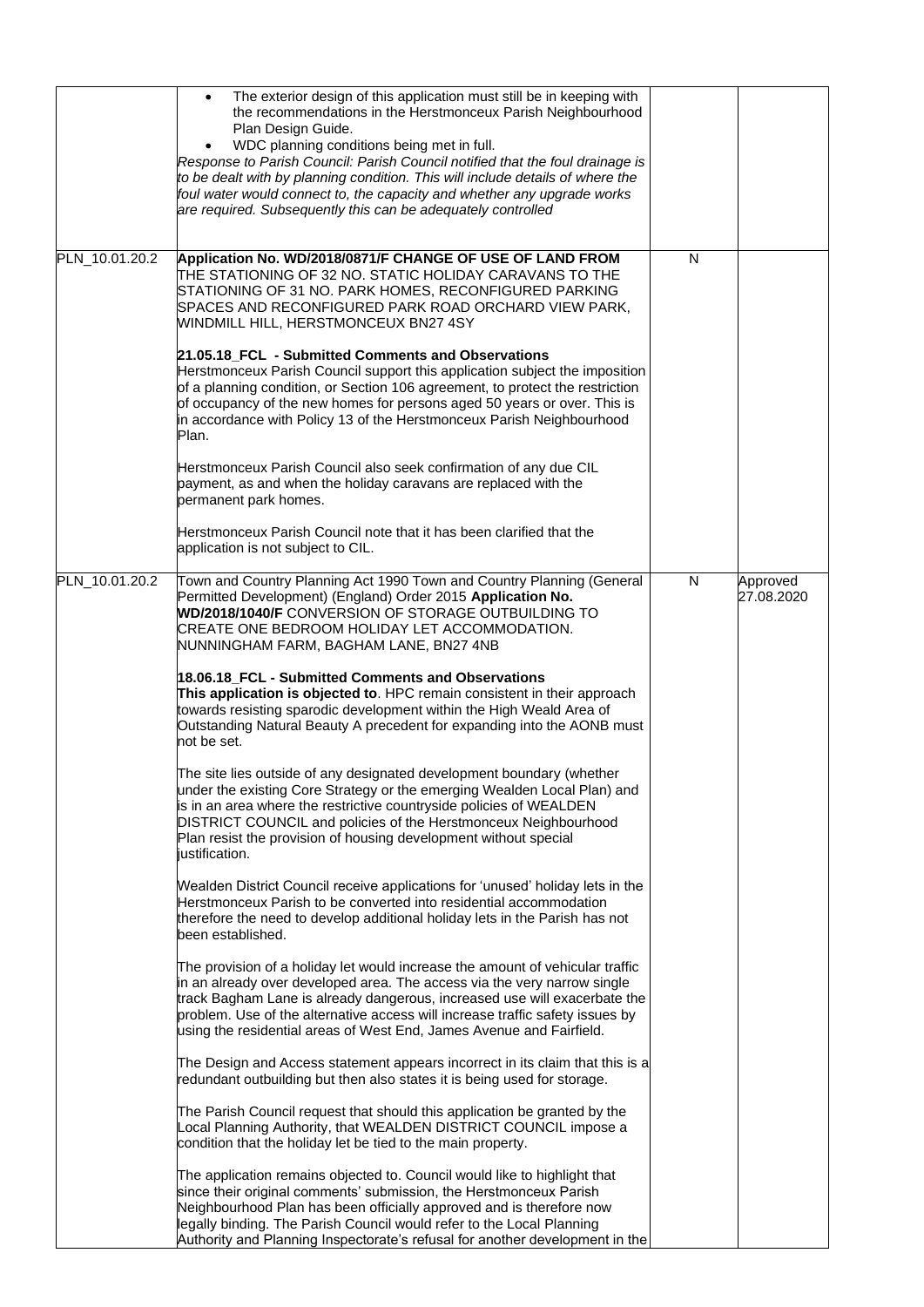|                | immediate vicinity, Land at Oak House, Bagham Lane, Planning<br>Inspectorate Ref: APP/C1435/W/19/3224337 and another close by, also in<br>the AONB at Studdens Farm Studdens Lane Herstmonceux,<br>APP/C1435/W/16/3163769                                                                                                                                                                                                                                                                                                                                                                         |   |                      |
|----------------|---------------------------------------------------------------------------------------------------------------------------------------------------------------------------------------------------------------------------------------------------------------------------------------------------------------------------------------------------------------------------------------------------------------------------------------------------------------------------------------------------------------------------------------------------------------------------------------------------|---|----------------------|
| PLN_10.01.20.2 | Town and Country Planning Act 1990 Town and Country Planning (General<br>Permitted Development) (England) Order 2015<br>Application No. WD/2018/1136/F PROPOSED NEW ENTRANCE AND<br>NEW GATE LAND ADJACENT TO 2 CHESTNUT COTTAGES, WEST<br>END, HERSTMONCEUX, BN27 4PL                                                                                                                                                                                                                                                                                                                            | N |                      |
|                | 18.08.28_PLN - Submitted Comments and Observations:<br>Herstmonceux Parish Council previously objected to this application on the<br>basis of the adverse effect the development would have on the already,<br>serious drainage and flooding issues that are experienced by the<br>neighbouring properties. Sufficient access to the site is already in existence.                                                                                                                                                                                                                                |   |                      |
|                | This application has not significantly changed from the previous application<br>therefore this application is objected to.                                                                                                                                                                                                                                                                                                                                                                                                                                                                        |   |                      |
| PLN_10.01.20.2 | Town and Country Planning Act 1990 Town and Country Planning (General<br>Permitted Development) (England) Order 2015<br>Application No. WD/2018/1927/F CONSTRUCTION OF TWO HOLIDAY<br>LETS AND ASSOCIATED LANDSCAPING WORKS. ORCHARD HOUSE,<br>COWBEECH ROAD, COWBEECH, HERSTMONCEUX, BN27 4JQ                                                                                                                                                                                                                                                                                                    | Υ | Approved<br>10.06.20 |
|                | 22.10.18 PLNEx Submitted Comments and Observations:<br>Herstmonceux Parish Council have carried out a site visit to ensure their full<br>understanding of the proposals within this application.<br>The Parish Council strongly object to this application.                                                                                                                                                                                                                                                                                                                                       |   |                      |
|                | Whilst the Parish Council support the retention of current holiday let supply,<br>this application is seen as un-necessary development in the open<br>countryside, demonstrating no functional need. Holiday lets are normally<br>existing buildings, ancillary to the main house which are converted to<br>holiday lets.                                                                                                                                                                                                                                                                         |   |                      |
|                | The proposals fall in an area where the Local Planning Authority have lifted<br>holiday let conditions to existing properties, following presented marketing<br>evidence that these are unviable and therefore unsustainable. Local<br>examples include neighbouring properties in the village conservation area.<br>The Parish Council would therefore argue that there is no justification for the<br>new build of any further holiday let accommodation in this vicinity. Approval<br>of this application could set a precedent for allowing permissions for new<br>build self-contained lets. |   |                      |
|                | Other concerns raised are the generating of additional vehicular trips across<br>the Ashdown Forest Special Area of Conservation (SAC) and ensuing<br>additional nitrogen pollution. Also, a bank of mature Oak Trees that lie<br>adjacent to the development area might be affected by the development.                                                                                                                                                                                                                                                                                          |   |                      |
| PLN_17.01.2020 | Application No. WD/2019/2565/F<br>Application Type: Full<br>Location: THE HORSESHOE INN, COMPHURST LANE,<br><b>WINDMILL HILL, HERSTMONCEUX, BN27 4RU</b><br>Description: ERECTION OF A NEW PUBLIC HOUSE WITH FUNCTION/<br>DININGROOM, WITH ANCILLARY STAFF ACCOMMODATION AND<br>LETTING ROOMS ABOVE. PROVISION OF CAR PARKING AND<br>LANDSCAPING, TOGETHER WITH A VILLAGE GREEN AND PUBLIC<br><b>CAR PARKING.</b><br>Applicant: Cordage 7 Limited<br>Agent: WYG                                                                                                                                   | N |                      |
|                | <b>Comments and Observations:</b><br>Following discussion and careful consideration a proposal was<br>received from Councillor Game, in accordance to Policies 1, 2, 4, 12<br>of the Herstmonceux Parish Neighbourhood Plan, to support this<br>application, subject to conditions as outlined below.                                                                                                                                                                                                                                                                                             |   |                      |
|                | That a Section 106 or an equally binding legal agreement might be<br>imposed on this application to determine that:<br>should both this application and the application for the 10<br>$\bullet$<br>houses be granted, then the 2 applications must be linked to                                                                                                                                                                                                                                                                                                                                   |   |                      |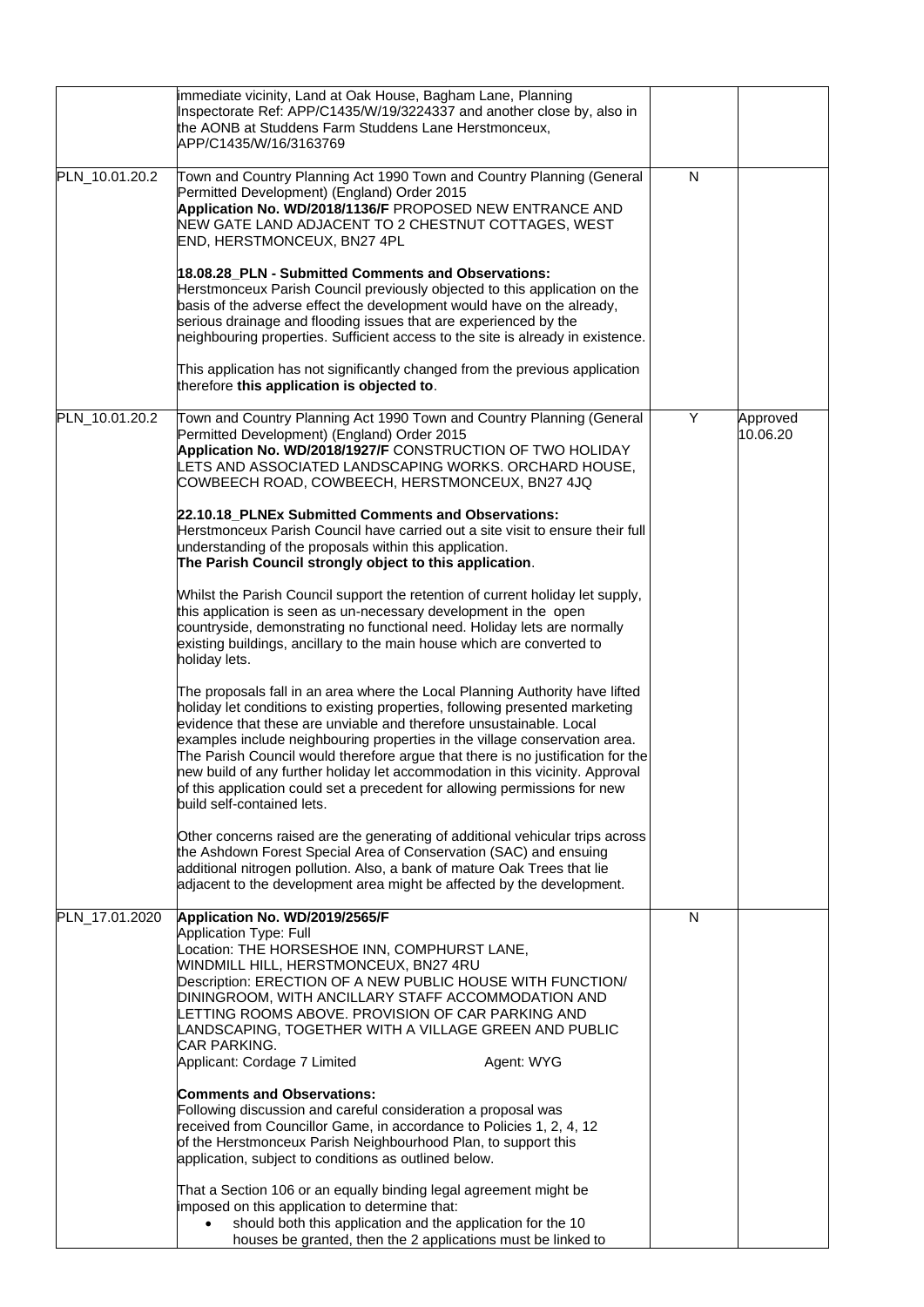|                | ensure that the houses cannot be built without the<br>replacement Public House facility.<br>the new Public House must remain as such and not at<br>any point be converted into housing / flats or other residential<br>accommodation.<br>the Applicants agree with the Parish Council that Posey<br>$\bullet$<br>Green be gifted to the Parish Council as a Community Green<br>Space and that the Green Space be subject to the retention of<br>not less than three car parking spaces<br>the function room facilities and staff/tourist<br>$\bullet$<br>accommodation must remain available in the future.<br>the Applicant ensure that proper access is retained to<br>Comphurst Lane for all types of vehicles including farm<br>vehicles and machinery<br>The proposal was seconded by Cllr Stewart.<br>8 Councillors voted in favour.<br>1 Councillor voted against.<br>1 Councillor abstained.<br>Motion carried. This planning application is supported subject to the<br>requested attached conditions.<br>NB. HPC wish to have it noted in this response, that the discussed<br>gifting of the Posey Village Green to the Parish has not been<br>instrumental or reflective of any decision making for this application. |   |                        |
|----------------|-----------------------------------------------------------------------------------------------------------------------------------------------------------------------------------------------------------------------------------------------------------------------------------------------------------------------------------------------------------------------------------------------------------------------------------------------------------------------------------------------------------------------------------------------------------------------------------------------------------------------------------------------------------------------------------------------------------------------------------------------------------------------------------------------------------------------------------------------------------------------------------------------------------------------------------------------------------------------------------------------------------------------------------------------------------------------------------------------------------------------------------------------------------------------------------------------------------------------------------|---|------------------------|
| FCL_2020.01.11 | Application No. WD/2018/1980/F<br>Town and Country Planning Act 1990, Town and Country Planning (General<br>Permitted Development) (England) Order 2015<br><b>PROPOSED SILAGE CLAMP.</b><br>LIME END FARM, CHURCH ROAD, FLOWERS GREEN,<br>HERSTMONCEUX, BN27 1RG                                                                                                                                                                                                                                                                                                                                                                                                                                                                                                                                                                                                                                                                                                                                                                                                                                                                                                                                                                  | N |                        |
|                | <b>Comments and Observations</b><br>The Parish Council 's previously submitted comments and<br>observations to withdrawn application 2017/0144/F are also<br>applicable to this planning application:<br>• There were no objections provided that appropriate and<br>adequate safety measures are imposed.<br>• The footpath and any diversion must remain clearly defined for<br>public use during and at the conclusion of any permitted works.                                                                                                                                                                                                                                                                                                                                                                                                                                                                                                                                                                                                                                                                                                                                                                                 |   |                        |
|                | The Parish Council added that:<br>• The conditions stated by WDC and ESCC Rights of Way and<br>Highways etc must be adhered to, such as traffic movement,<br>during and following any permitted works.                                                                                                                                                                                                                                                                                                                                                                                                                                                                                                                                                                                                                                                                                                                                                                                                                                                                                                                                                                                                                            |   |                        |
|                | FCL_2020.01.11.1 Application No. WD/2019/2345/F<br><b>Application Type: Full</b><br>Location: ELMSHURST COTTAGE, DACRE ROAD,<br><b>HERSTMONCEUX BN27 4LP</b><br>Description: PROPOSED CROSSOVER AND NEW DRIVEWAY<br>Applicant: Mr & Mrs Clarke<br>Agent: Lusted Design                                                                                                                                                                                                                                                                                                                                                                                                                                                                                                                                                                                                                                                                                                                                                                                                                                                                                                                                                            | N | Approved<br>13.02.2020 |
|                | <b>Comments and Observations</b><br>This application is objected to for the following reasons:<br>The driveway comes out in too close proximity to the well-<br>used footpath, opposite the school of which the roadside safety barrier<br>which will be affected.                                                                                                                                                                                                                                                                                                                                                                                                                                                                                                                                                                                                                                                                                                                                                                                                                                                                                                                                                                |   |                        |
|                | In response to comment at 6.2 in the Highway Visibility<br>$\bullet$<br>Report, there is indeed a cause for concern that a lack of turning space<br>leaves vehicles to reverse out onto the heavily used A271.<br>The quoted other houses that have driveways with no turning<br>$\bullet$<br>facilities are older; should these be submitted for planning<br>currently, comments and observations would reflect similar road safety                                                                                                                                                                                                                                                                                                                                                                                                                                                                                                                                                                                                                                                                                                                                                                                              |   |                        |
|                | concerns.<br>The removal of up to 10 trees to allow for the access<br>$\bullet$<br>will negatively impact the topography, excavations have the potential<br>to damage roots to any remaining trees.                                                                                                                                                                                                                                                                                                                                                                                                                                                                                                                                                                                                                                                                                                                                                                                                                                                                                                                                                                                                                               |   |                        |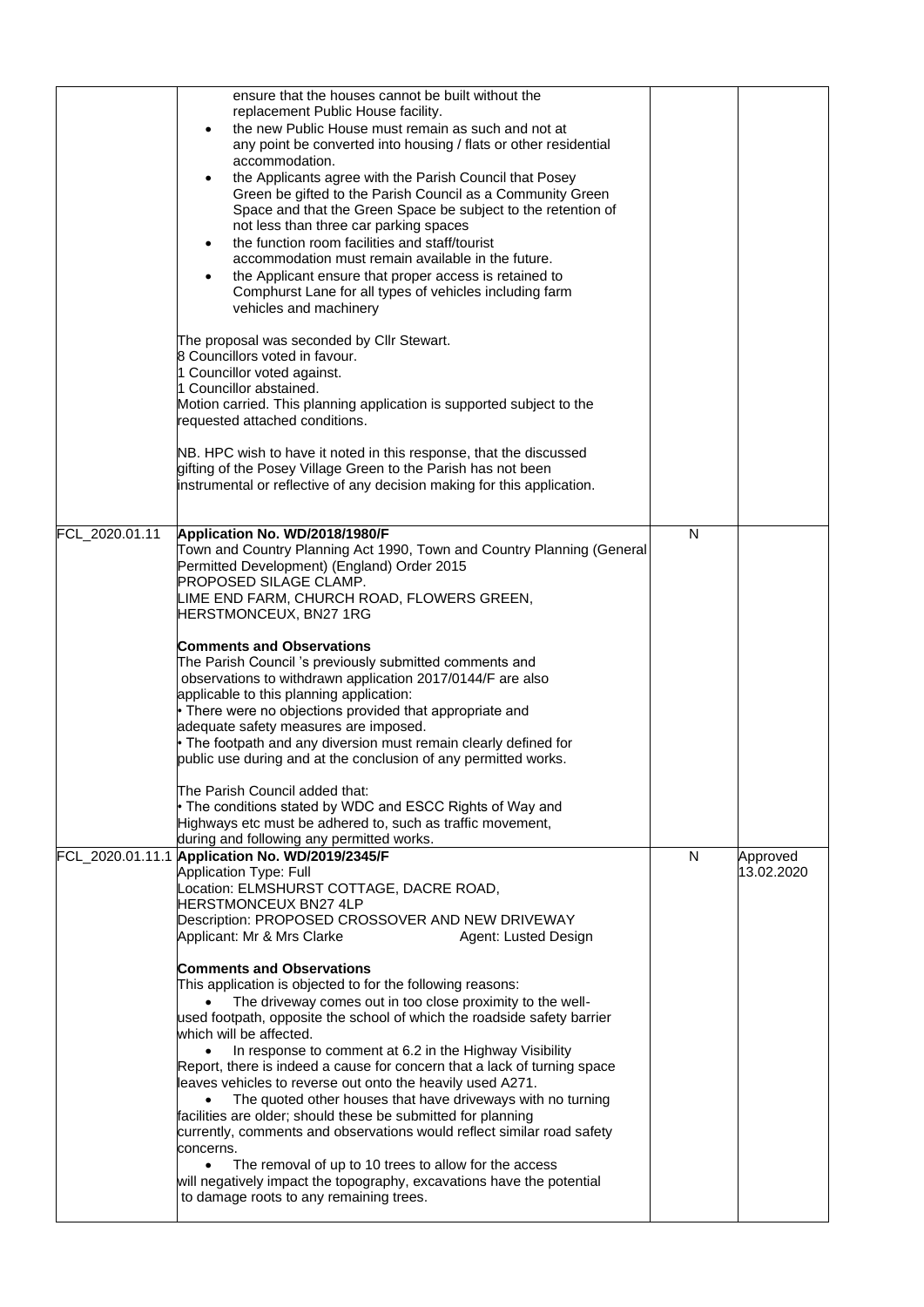|               | FCL_2020.01.11.2 Application No. WD/2019/2630/F<br>Application Type: Full<br>Expiry date for comments: 24 January 2020<br>Case Officer: Mr D Redman Tel: 01892 602538<br>Location: 19 BUCKWELL RISE, HERSTMONCEUX, BN27 4LY<br>Description: PROPOSED TWO STOREY REAR EXTENSION &<br>FRONT SINGLE STOREY EXTENSION/PORCH<br>Applicant: Mr & Mrs A Winchester-Daw Agent: BeaconDesignServices<br><b>Comments and Observations:</b><br>This application is objected to for the following reasons:<br>The extensions are considered too large and<br>overdevelopment of the existing building line of surrounding properties.<br>There is a risk of exacerbating the lack of parking space<br>in the area<br>One councillor voted against the proposal to object. One councillor<br>abstained from voting.<br><b>RESPONSE TO PARISH COUNCIL: Whilst the Parish Council's comments</b><br>are duly noted and I would agree that the proposed additions are sizeable,<br>they have been sensitively designed and have the appearance of<br>subordinate and subservient additions that do not dominate the host<br>dwelling or detract from its character and appearance.<br>The building line of the row of four terraced houses, which the application<br>property is a part of, is set back from the established building line within the<br>street. The properties on either side of the terrace are set much further<br>forward towards the back of the highway than the application property.<br>Additionally, the three other properties within the terrace all have front<br>extensions/porches of varying sizes and designs. Therefore, the proposed<br>front addition would not look out of keeping or be setting a precedent.<br>There is no off-street parking at the address presently. Therefore, the<br>proposed application will not further exacerbate on street parking |              | Amended<br>plans<br>submitted and<br>assessed at<br>Planning<br>Committee<br>03.03.20<br>Approved<br>18.03.20 |
|---------------|------------------------------------------------------------------------------------------------------------------------------------------------------------------------------------------------------------------------------------------------------------------------------------------------------------------------------------------------------------------------------------------------------------------------------------------------------------------------------------------------------------------------------------------------------------------------------------------------------------------------------------------------------------------------------------------------------------------------------------------------------------------------------------------------------------------------------------------------------------------------------------------------------------------------------------------------------------------------------------------------------------------------------------------------------------------------------------------------------------------------------------------------------------------------------------------------------------------------------------------------------------------------------------------------------------------------------------------------------------------------------------------------------------------------------------------------------------------------------------------------------------------------------------------------------------------------------------------------------------------------------------------------------------------------------------------------------------------------------------------------------------------------------------------------------------------------------------------------------------------------------------|--------------|---------------------------------------------------------------------------------------------------------------|
|               | FCL_2020.01.11.3 Application No. WD/2019/2632/F<br><b>Application Type: Full</b><br>Expiry date for comments: 29 January 2020<br>Case Officer: Ms A Choudhury Tel: 01892 602473<br>Location: FOXY, CHURCH ROAD, FLOWERS GRN,<br>HERSTMONCEUX, BN27 1RG<br>Description: PROPOSED REAR EXTENSION AND LOFT<br>CONVERSION WITH NEW DORMERS AND ROOFLIGHTS.<br>Applicant: Mr & Mrs M Watterson Agent: Baker Architectural Ltd<br><b>Comments and Observations</b><br>This application supported, subject to:<br>To preserve the privacy of neighbouring properties, the ensuite<br>windows should be fitted with obscure glass.<br>To preserve the privacy of neighbouring properties, the dormer<br>$\bullet$<br>at the side of the second bedroom should be removed or changed to a<br>velux.                                                                                                                                                                                                                                                                                                                                                                                                                                                                                                                                                                                                                                                                                                                                                                                                                                                                                                                                                                                                                                                                                         | $\mathsf{N}$ | Refused<br>04.03.20                                                                                           |
|               | FCL_2020.01.11.5 Application No. WD/2020/0031/OH<br>Application Type: Overhead Line<br>Expiry date for comments: 30 January 2020<br>Case Officer: Mr T Balcikonis Tel: 01892 602783<br>_ocation: SANDBANKS, CHILSHAM LANE, HERSTMONCEUX, BN27 4QG<br>Description: (1) INSTALL NEW TERMINAL POLE AND 2 X STAY WIRES<br>UNDER THE EXISTING LINE BETWEEN POLE 535529 AND 535530. 2)<br>INSTALL NEW 2 X STAY WIRES ON EXISTING POLE 535533. 3)<br>REMOVE POLES 535530, 535531, 535532 AND ASSOCIATED HV<br>OVERHEAD LINES.<br>Applicant: UK Power Networks<br>Agent: UK Power Networks<br><b>Comments and Observations</b><br>This application is approved, subject to all necessary health and safety<br>measures.                                                                                                                                                                                                                                                                                                                                                                                                                                                                                                                                                                                                                                                                                                                                                                                                                                                                                                                                                                                                                                                                                                                                                                    | N            | Decision: No<br>objections<br>Decision<br>Date:<br>17/02/2020                                                 |
| PLN26.01.20.1 | Application No. WD/2019/2452/F<br>Application Type: Full<br>Expiry date for comments: 31 January 2020                                                                                                                                                                                                                                                                                                                                                                                                                                                                                                                                                                                                                                                                                                                                                                                                                                                                                                                                                                                                                                                                                                                                                                                                                                                                                                                                                                                                                                                                                                                                                                                                                                                                                                                                                                              | Y            | Withdrawn<br>26.02.2020                                                                                       |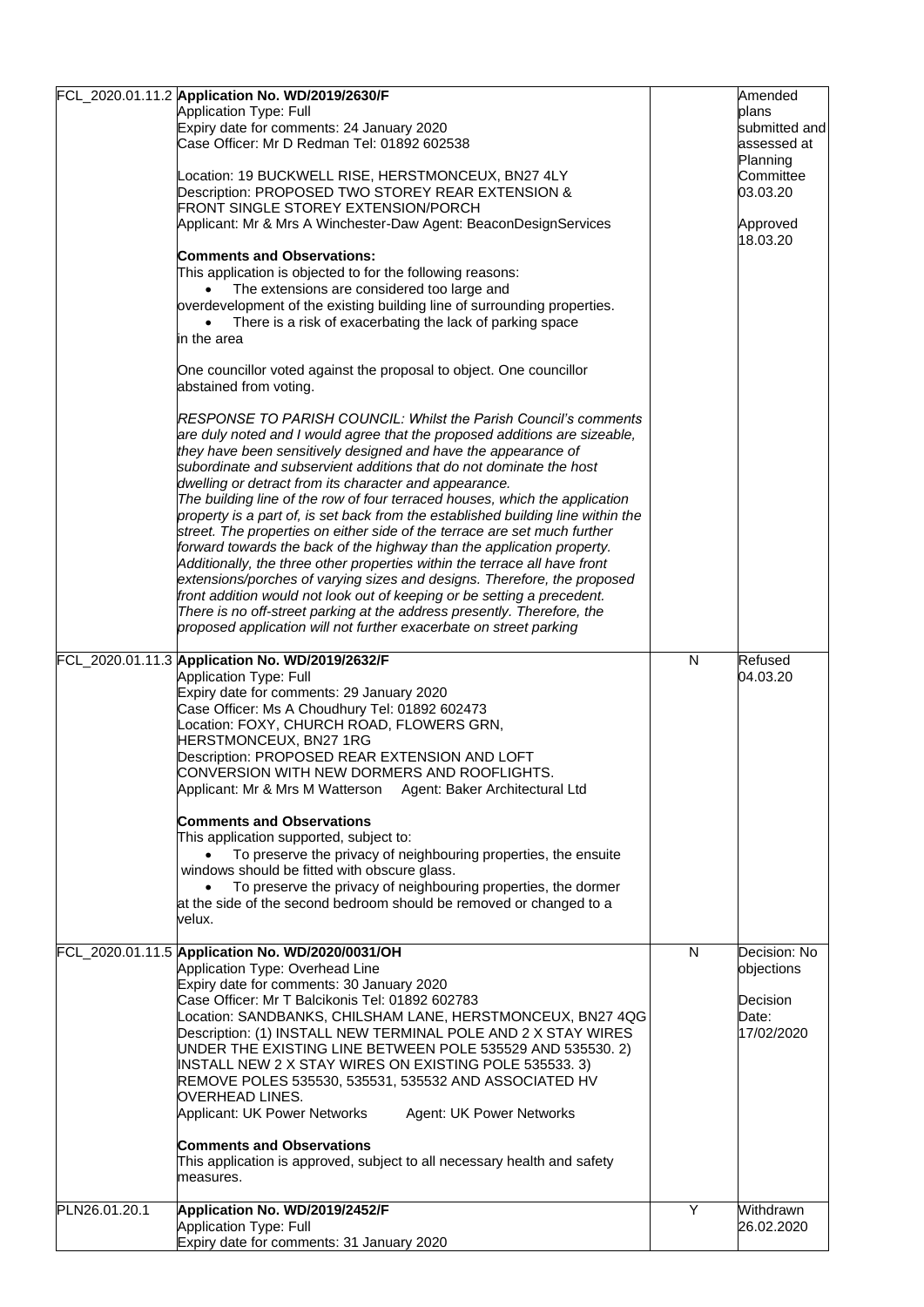|               | Case Officer: Miss C Boddy Tel: 01892 602539                                                                                                     |   |  |
|---------------|--------------------------------------------------------------------------------------------------------------------------------------------------|---|--|
|               | Location: CHESTNUT FIELDS, WEST END, STUNTS GREEN,                                                                                               |   |  |
|               | BN274NX<br>Description: DEMOLITION OF TWO AGRICULTURAL BUILDINGS AND ER                                                                          |   |  |
|               | OF 2 X SEMI- DETACHED TWO BEDROOM DWELLINGS                                                                                                      |   |  |
|               | AND 1 X FOUR BEDROOM CHALET BUNGALOW. NEW ACCESS                                                                                                 |   |  |
|               | ROAD TO SERVE DWELLINGS AND PROVIDE ACCESS TO FIELDS                                                                                             |   |  |
|               | AT REAR<br>Applicant: Miss Rachel Exworth<br>Agent: Baker Architectural Ltd                                                                      |   |  |
|               |                                                                                                                                                  |   |  |
|               | <b>Comments and Observations:</b>                                                                                                                |   |  |
|               | This planning application is strongly objected to for the following<br>reasons:                                                                  |   |  |
|               | It lies outside the development boundary of the                                                                                                  |   |  |
|               | Approved Herstmonceux Parish Neighbourhood Plan Policy 13                                                                                        |   |  |
|               | and the Development Boundary of the Saved Policies of the<br>Wealden Local Plan 1998 (DC17).                                                     |   |  |
|               | • A precedence must not be set to build outside of the approved                                                                                  |   |  |
|               | Development Boundary of both plans.                                                                                                              |   |  |
|               | • The site is Agricultural land. Despite the conversion of some                                                                                  |   |  |
|               | redundant barns potentially being supported by the Planning Authorities, this<br>proposal extending beyond the Development Boundary, and into    |   |  |
|               | the countryside, must be resisted.                                                                                                               |   |  |
|               | • The development contravenes Policy 1 of the Herstmonceux                                                                                       |   |  |
|               | Parish Neighbourhood Plan. This proposal is an un-necessary development<br>which does not fall in the category of 'sustainable development to    |   |  |
|               | improve environmental, social and economic conditions'.                                                                                          |   |  |
|               | • The development does not meet local need or deliver community                                                                                  |   |  |
|               | benefit in any way, housing or otherwise.<br>The proposals are overdevelopment of the site area and do not                                       |   |  |
|               | allow sufficient room for turning.                                                                                                               |   |  |
|               | • The development would increase the volume of traffic in this area which is                                                                     |   |  |
|               | already known for its difficult access and for the speed in which vehicles<br>travel down this road.                                             |   |  |
|               | • The proposed access for these houses lies in very close proximity to a                                                                         |   |  |
|               | Sycamore that holds a TPO. It is likely that the tree's roots would be                                                                           |   |  |
|               | damaged in the development process.<br>• Herstmonceux Parish Council disagree with some of the                                                   |   |  |
|               | information presented and highlight that there are discrepancies in                                                                              |   |  |
|               | the names of houses and the Parish Council query if the floor                                                                                    |   |  |
|               | space calculations in the CIL documentation is correct.                                                                                          |   |  |
|               | $\bullet$ The objection and many reasons set out from the Met Office MUST<br>be observed in the strictest terms by the Local Planning Authority. |   |  |
|               |                                                                                                                                                  |   |  |
| PLN26.01.20.2 | <b>Application No. WD/2019/2566/MAJ</b>                                                                                                          | Y |  |
|               | <b>Application Type: Major Application - Full</b>                                                                                                |   |  |
|               | <b>Expiry date for comments: 31 January 2020</b>                                                                                                 |   |  |
|               | Case Officer: Miss S Prior Tel: 01892 602479                                                                                                     |   |  |
|               | Location: THE HORSESHOE INN, COMPHURST LANE, WINDMILL                                                                                            |   |  |
|               | HILL, HERSTMONCEUX, BN27 4RU                                                                                                                     |   |  |
|               | Description: DEMOLITION OF THE EXISTING HORSESHOE INN AND                                                                                        |   |  |
|               | THE ERECTION OF 10. NO DWELLINGS, TOGETHER WITH<br>ASSOCIATED ACCESS, CAR PARKING, AMENITY SPACE,                                                |   |  |
|               | LANDSCAPING AND BIN/CYCLE STORAGE.                                                                                                               |   |  |
|               | Applicant: Cordage 7 Limited<br>Agent: WYG                                                                                                       |   |  |
|               | <b>Comments and Observations:</b>                                                                                                                |   |  |
|               | In accordance to Policies 1, 2, 4, 12 of the Herstmonceux Parish Neighbourh                                                                      |   |  |
|               | Plan, Herstmonceux Parish Council support this                                                                                                   |   |  |
|               | application (There was one Councillor abstention and one Councillor<br>objection), subject to the comments and conditions as outlined below.     |   |  |
|               |                                                                                                                                                  |   |  |
|               | The Parish Council wish it evidenced that the non-financial viability                                                                            |   |  |
|               | of the current Public House is verified by the Local<br>Planning Authority.                                                                      |   |  |
|               |                                                                                                                                                  |   |  |
|               | That it is considered that these resubmitted plans to build 10                                                                                   |   |  |
|               | houses on the site is overdevelopment and that the housing<br>numbers (9) in the former, withdrawn plans, were more suitable.                    |   |  |
|               |                                                                                                                                                  |   |  |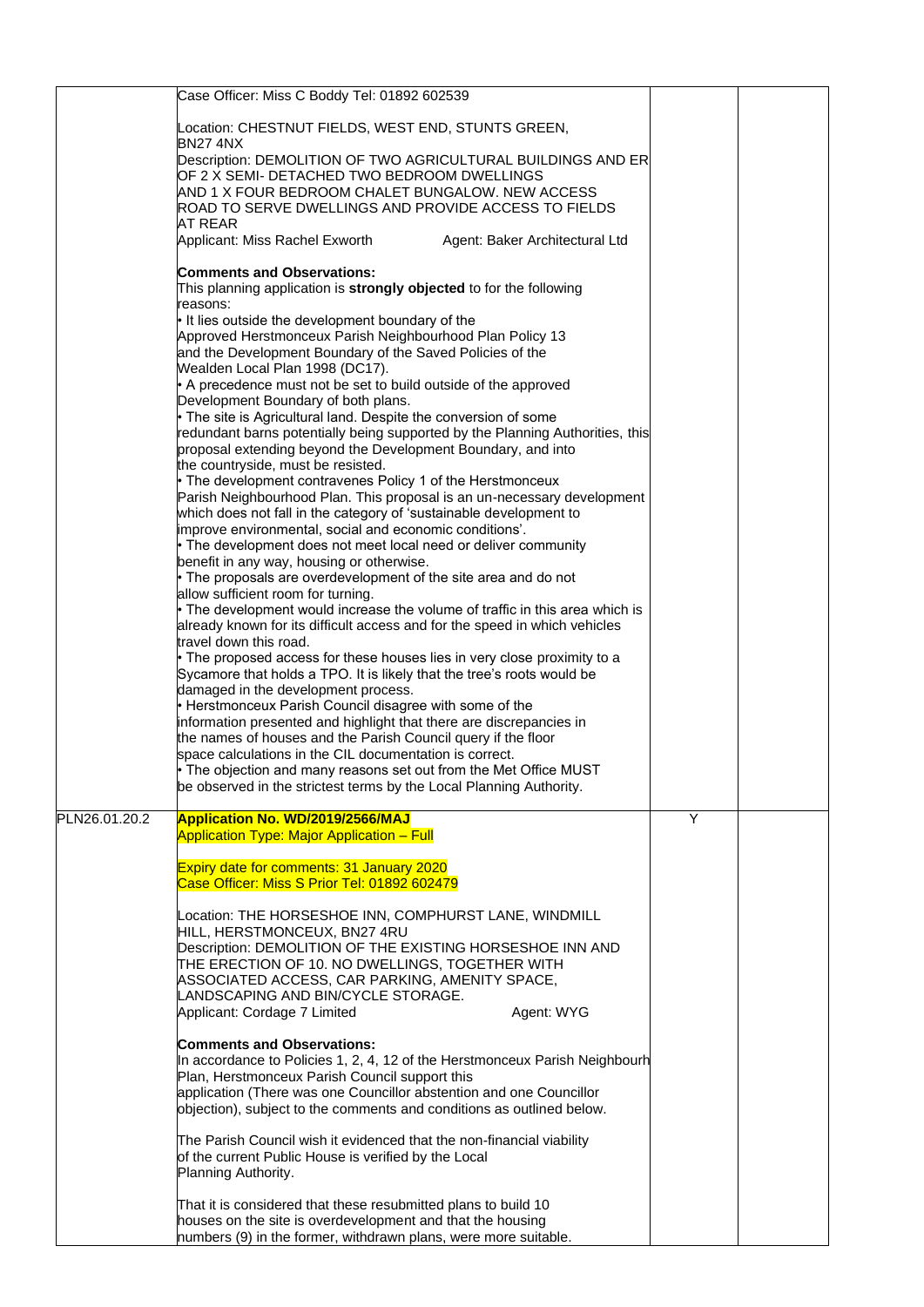|               | That to support the current parking challenges for residents who live<br>along this busy stretch of the A271, that the Posey Green Parking Space be<br>consideration to increase from (no less than) 3 to 5 spaces by<br>turning the spaces to lie perpendicular into the road/Green.<br>That a Section 106 or an equally binding legal agreement might be<br>imposed on this application to determine that:<br>should both this application and the application for the<br>$\bullet$<br>replacement public house be approved, then the 2 applications<br>must be linked to ensure that the houses cannot be built without<br>the replacement Public House facility.<br>the new Public House must remain as such and not at<br>$\bullet$<br>any point be converted into housing / flats or other residential<br>accommodation and the function room facilities and<br>staff/tourist accommodation must remain available in the<br>future.<br>the Applicants agree with the Parish Council that Posey<br>Green be gifted to the Parish Council as a Community Green<br>Space.<br>the retention of the Posey Green Parking Spaces is legally<br>$\bullet$<br>bound and that any additional parking space be taken from the deve<br>site and not the Green Space.<br>the Applicant ensure that sufficient and proper access is<br>retained to Comphurst Lane for all types of vehicles including<br>farm vehicles and machinery, including the resurfacing of the<br>road in front of the houses. |       |                         |
|---------------|------------------------------------------------------------------------------------------------------------------------------------------------------------------------------------------------------------------------------------------------------------------------------------------------------------------------------------------------------------------------------------------------------------------------------------------------------------------------------------------------------------------------------------------------------------------------------------------------------------------------------------------------------------------------------------------------------------------------------------------------------------------------------------------------------------------------------------------------------------------------------------------------------------------------------------------------------------------------------------------------------------------------------------------------------------------------------------------------------------------------------------------------------------------------------------------------------------------------------------------------------------------------------------------------------------------------------------------------------------------------------------------------------------------------------------------------------------------------------------------------|-------|-------------------------|
| PLN26.01.20.3 | Application No. WD/2019/2707/F                                                                                                                                                                                                                                                                                                                                                                                                                                                                                                                                                                                                                                                                                                                                                                                                                                                                                                                                                                                                                                                                                                                                                                                                                                                                                                                                                                                                                                                                 | $N$ ? | Approved                |
|               | <b>Application Type: Full</b><br>Expiry date for comments: 10 February 2020<br>Case Officer: Mr D Redman Tel: 01892 602538<br>Location: HEDGEHOG COTTAGE, STUNTS GREEN, BN27 4PR<br>Description: ERECTION OF SINGLE STOREY SIDE EXTENSION AND<br>TWO BAY DETACHED GARAGE/HOME OFFICE WITH ASSOCIATED<br>SCHEME OF HARD AND SOFT LANDSCAPING INCLUDING NEW<br>FENCING AND GATES.<br>Applicant: Mrs Mathilde Case-Hogestijn<br>Agent: Moore Planning<br><b>Comments and Observations:</b><br>This application is supported.<br>FCL_2020.02.11.1 Application No. WD/2019/2706/F                                                                                                                                                                                                                                                                                                                                                                                                                                                                                                                                                                                                                                                                                                                                                                                                                                                                                                                   | N     | 27.02.20                |
|               | Application Type: Full                                                                                                                                                                                                                                                                                                                                                                                                                                                                                                                                                                                                                                                                                                                                                                                                                                                                                                                                                                                                                                                                                                                                                                                                                                                                                                                                                                                                                                                                         |       | Approved<br>11.03.2020  |
|               | Expiry date for comments: 20 February 2020<br>Case Officer: Mrs K Roberts Tel: 01892 602470<br>Location: 1 THE WILLOWS, GARDNER STREET, BN27 4LE<br>Description: REPLACEMENT OF EXISTING SINGLE GARAGE<br>AND POLY TUNNEL WITH A DOUBLE GARAGE.<br><b>Comments and Observations</b><br>This application is supported.                                                                                                                                                                                                                                                                                                                                                                                                                                                                                                                                                                                                                                                                                                                                                                                                                                                                                                                                                                                                                                                                                                                                                                          |       |                         |
|               | FCL 2020.02.11.2 Application No. WD/2019/2688/MAJ<br>Application Type: Major Application - Full<br>Expiry date for comments: 24 February 2020<br>Case Officer: Miss K Matthews Tel: 01892 602882<br>Location: LIME END FARM, CHURCH ROAD, FLOWERS GREEN,<br>HERSTMONCEUX, BN27 1RG<br>Description: CONSTRUCTION OF A CATTLE SHED<br><b>Comments and Observations</b><br>This application is supported subject to:<br>Lighting for the cattle shed to be low lighting<br>the diversion of the Public Footpath                                                                                                                                                                                                                                                                                                                                                                                                                                                                                                                                                                                                                                                                                                                                                                                                                                                                                                                                                                                   | N     | Approved<br>11.08.20    |
| PLN_05.02.20  | Application No. WD/2020/0158/P04<br>Application Type: PD Change of use from Agricultural to Dwellings<br>Expiry date for comments: 14 February 2020                                                                                                                                                                                                                                                                                                                                                                                                                                                                                                                                                                                                                                                                                                                                                                                                                                                                                                                                                                                                                                                                                                                                                                                                                                                                                                                                            | ?     | Withdrawn<br>05.03.2020 |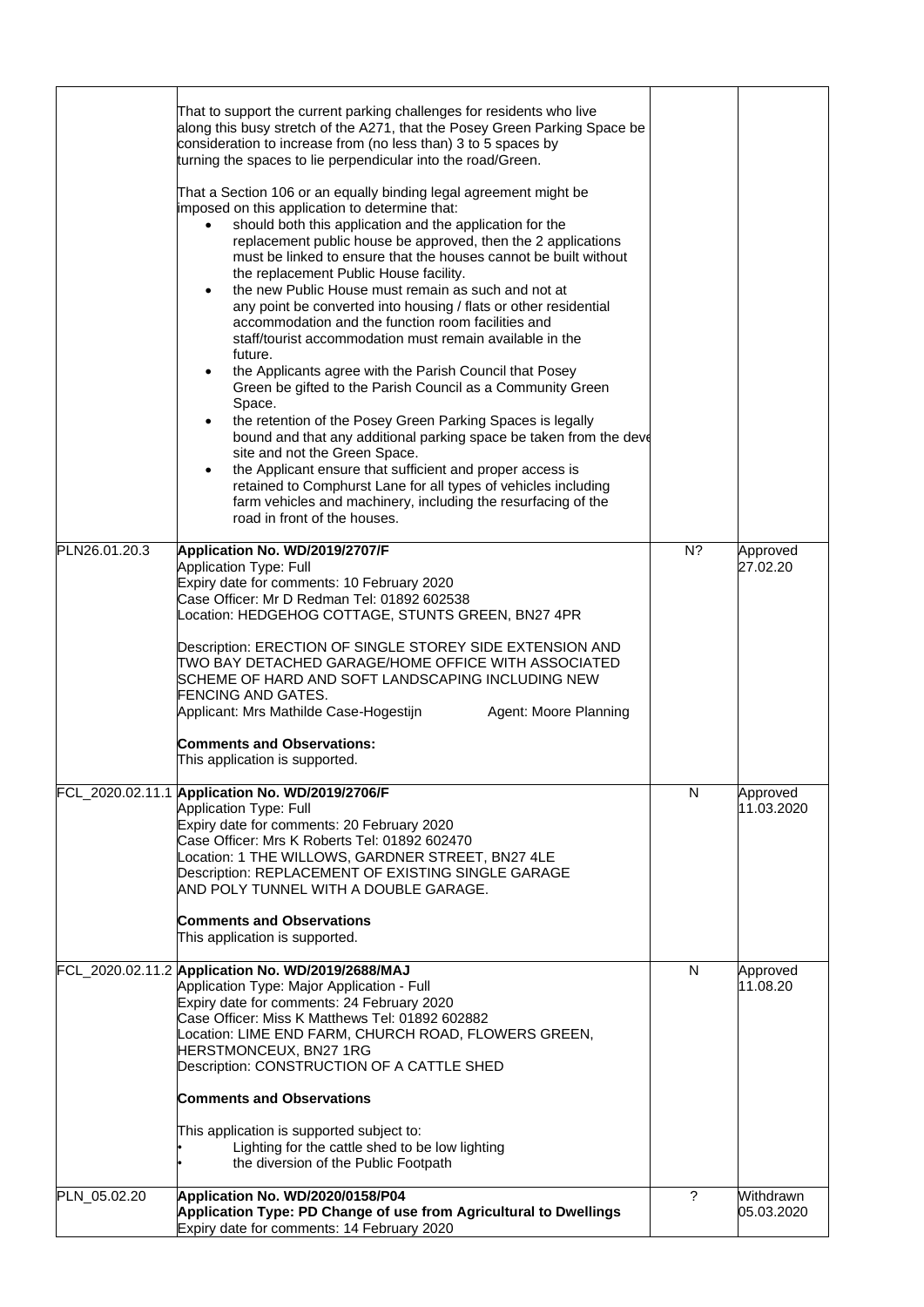|              | Case Officer: Miss C Boddy Tel: 01892 602539                                                                                                                                                                                                                                                                                                                                                                                                                                                                                                                                                                                                                                                                                                      |        |                        |
|--------------|---------------------------------------------------------------------------------------------------------------------------------------------------------------------------------------------------------------------------------------------------------------------------------------------------------------------------------------------------------------------------------------------------------------------------------------------------------------------------------------------------------------------------------------------------------------------------------------------------------------------------------------------------------------------------------------------------------------------------------------------------|--------|------------------------|
|              | Location: BARN AT CONQUERORS, STUNTS GREEN, BN27 4PR<br>Description: CONVERSION OF PART OF EXISTING AGRICULTURAL<br><b>BUILDING TO A DWELLINGHOUSE.</b><br><b>Comments and Observations:</b><br>Herstmonceux Parish Council cannot support this planning application until<br>the Local Planning Authority is confident, and / or has received adequate<br>evidence, that the barn has been used for agricultural purposes and fully fits<br>the P04 criteria. Should this not have been received, HPC request that a full<br>planning application is submitted.                                                                                                                                                                                  |        |                        |
| PLN_05.02.20 | Application No. WD/2019/2720/F<br>Application Type: Full<br>Expiry date for comments: 17 February 2020<br>Case Officer: Ms A Choudhury Tel: 01892 602473<br>Location: WINDMILL HILL STORES AND POST OFFICE, WINDMILL HILL<br>ROAD, WINDMILL HILL, HERSTMONCEUX, BN27 4RX<br>Description: REPLACE EXISTING ENTRANCE DOOR WITH WIDER<br>SLIDING DOOR TO IMPROVE DISABLED ACCESS<br><b>Comments and Observations:</b><br>Herstmonceux Parish Council fully support this application which is from a<br>small business that is trying to accommodate the needs of the local<br>residents, a number of whom use mobility aids.                                                                                                                         | N      | Approved<br>10.03.20   |
| PLN_05.02.20 | Application No. WD/2019/1915/F & WD/2019/1916/LB<br>Application Type: Listed Building Consent<br>Expiry date for comments: 6 February 2020<br>Case Officer: Laura Field Tel: 01892 602515<br>Location: PASTURES, CHURCH ROAD, FLOWERS GREEN, BN27 1RJ<br>Description: DEMOLITION OF EXISTING GARDEN ROOM/ GARAGE AND<br>CONSTRUCTION OF NEW SINGLE STOREY EXTENSION TO HOUSE<br>GAMES ROOM.<br>Revised design and facing materials received 21/01/20<br><b>Comments and Observations:</b><br>This application is supported, subject to the comments below:<br>That materials are in keeping with the existing build and that the demolition<br>and new construction have the approval of the Local Planning Authority<br>Listed Building Officer. | ?      | Approved<br>20.04.20   |
|              | FCL_2020.02.11.1 Application No. WD/2019/2706/F<br><b>Application Type: Full</b><br>Expiry date for comments: 20 February 2020<br>Case Officer: Mrs K Roberts Tel: 01892 602470<br>Location: 1 THE WILLOWS, GARDNER STREET, HERSTMONCEUX,<br><b>BN27 4LE</b><br>Description: REPLACEMENT OF EXISTING SINGLE GARAGE AND POLY<br>TUNNEL WITH A DOUBLE GARAGE.<br><b>Comments and Observations</b><br>This application is supported.                                                                                                                                                                                                                                                                                                                 | N      | Approved<br>11.03.20   |
|              | FCL_2020.02.11.2 Application No. WD/2019/2688/MAJ<br>Application Type: Major Application - Full<br>Expiry date for comments: 24 February 2020<br>Case Officer: Miss K Matthews Tel: 01892 602882<br>Location: LIME END FARM, CHURCH ROAD, FLOWERS GREEN,<br>HERSTMONCEUX, BN27 1RG<br>Description: CONSTRUCTION OF A CATTLE SHED<br>Comments and Observations<br>This application is supported subject to:<br>Lighting for the cattle shed to be low lighting<br>the diversion of the Public Footpath<br>FCL_2020.02.11.3 Application No. WD/2019/2239/F                                                                                                                                                                                          | N<br>Y | 11/08/2020             |
|              | Application Type: Full<br>Expiry date for comments: 27 February 2020                                                                                                                                                                                                                                                                                                                                                                                                                                                                                                                                                                                                                                                                              |        | Approved<br>20/01/2021 |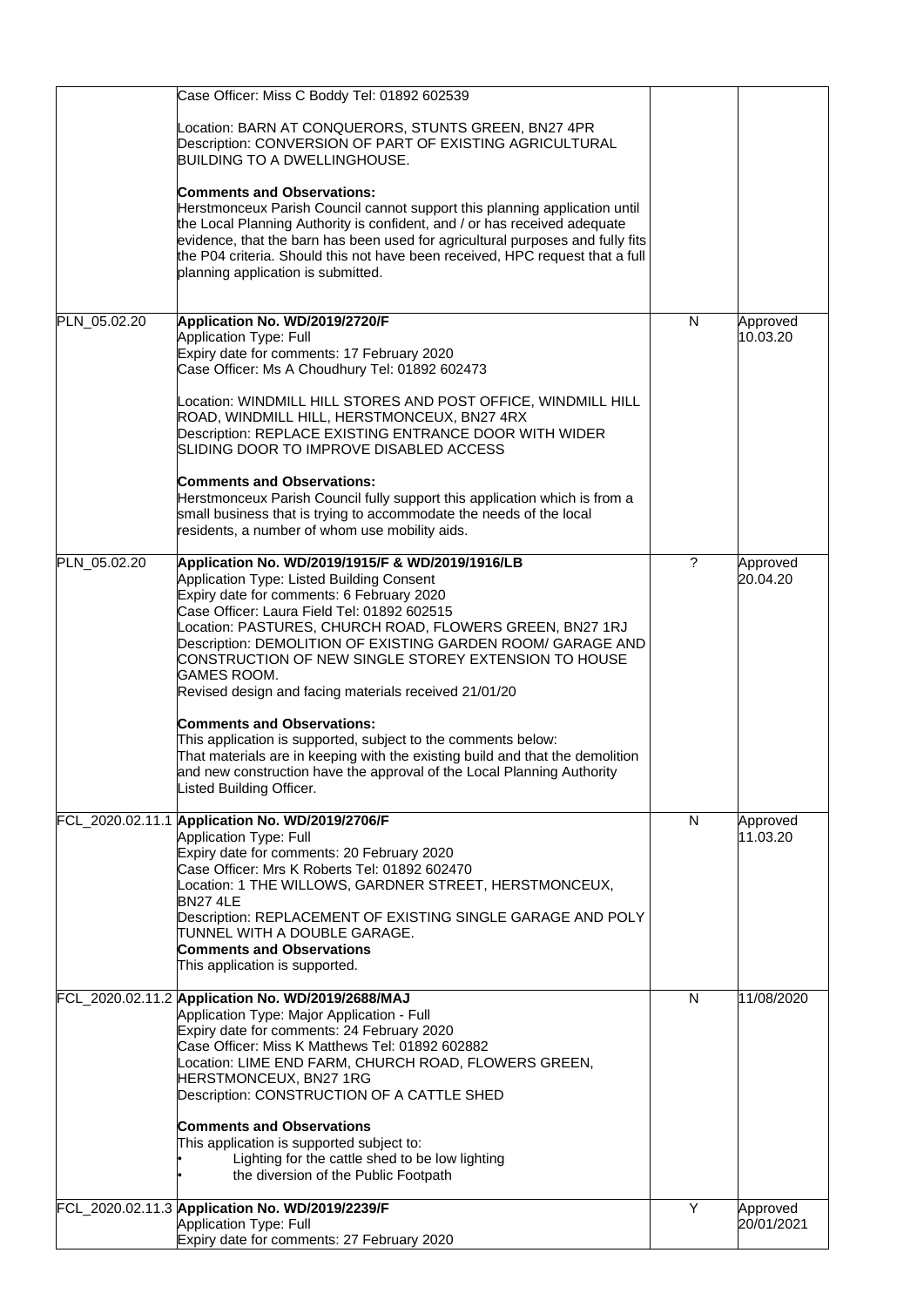| Application Type: Full<br>Expiry date for comments: 27 February 2020<br>Case Officer: Ralph Forder Tel: 01892 602496                                                                                                                                                                                                                                                                                                                                                                                                                                                                                                                                                                                                                                                                                                                                                                                                                               | See<br>WD/2020/126<br>2/FR | Approved<br>18.06.20 |
|----------------------------------------------------------------------------------------------------------------------------------------------------------------------------------------------------------------------------------------------------------------------------------------------------------------------------------------------------------------------------------------------------------------------------------------------------------------------------------------------------------------------------------------------------------------------------------------------------------------------------------------------------------------------------------------------------------------------------------------------------------------------------------------------------------------------------------------------------------------------------------------------------------------------------------------------------|----------------------------|----------------------|
| A259, a mini roundabout in the central service area and in<br>close proximity to a school Zebra crossing.<br>The reduction of the house on plot 4 would allow for parking<br>space, plus also present a space for deliveries to the<br>Class A facility.<br>The raised concern of the reduction of sight lines into West<br>End could be addressed by an adjustment to the siting of<br>The houses on their plots.<br>The height of the houses on plots 1-4 will dwarf the<br>surrounding residential properties and public house and<br>therefore, does not comply with Paragraph 2 or 6 of Policy<br>13, Herstmonceux Parish Neighbourhood Plan.<br>FCL_2020.02.11.4 Application No. WD/2020/0189/F                                                                                                                                                                                                                                              | Y                          |                      |
| The Parish Council ask WDC Cllr Ray Cade to call in this<br>application to the WDC Planning Committee South for their<br>careful consideration of the reasons / requests below:<br>The application is considered a slight over development of<br>the site and therefore does not comply with Paragraph 2 of<br>Policy 13, HPNP.<br>The need to consider car parking spaces for the users of the<br>A1/A2/A3/A4 facility is considered a necessity due to the<br>high-level use of the public car park and busy residential<br>use of on street parking in West End.<br>A designated space for deliveries to the Class A facility is<br>needed as the front of the building lies adjacent to the busy                                                                                                                                                                                                                                               |                            |                      |
| Policy 13 - Windfall Sites<br>Development proposals on windfall sites shall be supported by<br>The Herstmonceux Parish Neighbourhood Plan (HPNP)<br>provided that:-<br>Development is located in the Development Boundary<br>The proposed development is of a scale and nature<br>that is appropriate to the site and its immediate<br>surroundings, including height of development,<br>materials used, density of development and impact on<br>the landscape.<br>The development proposed does not adversely affect<br>the residential amenity of any neighbouring properties<br>The proposed development accords with Policy 11 -<br>Design Principles of this plan and respects the key<br>Characteristics and setting of the local environment<br>The development respects, converses, and where<br>Possible, enhances the historic and built environment,<br>Including sustaining or better revealing the significance<br>of heritage assets |                            |                      |
| Herstmonceux Parish Council support this application in<br>principle, subject to the following considerations, as per requirements of<br>Policies 5 and 13 of the Approved Herstmonceux Parish Neighbourhood<br>Plan:<br>Policy 5 - Retail Development in the Parish<br>Proposal involving changes of use of ground floor premises from<br>retail to non-retail uses or residential will only be permitted where it<br>can be shown that the development would not harm the vitality<br>of local shopping facilities or the amenities of the area.                                                                                                                                                                                                                                                                                                                                                                                                 |                            |                      |
| 4LJ<br>Description: PROPOSED REDEVELOPMENT OF THE WOOLPACK INN<br>(PART CONVERSION/ PART DEMOLITION AND NEW BUILD) INTO 9<br>DWELLINGS TOGETHER WITH A FLEXIBLE A1, A2, A3 OR A4 USE ON<br>THE GROUND FLOOR.<br><b>Comments and Observations</b>                                                                                                                                                                                                                                                                                                                                                                                                                                                                                                                                                                                                                                                                                                   |                            |                      |
| Case Officer: Mr A Battams Tel: 01892 602487<br>Location: THE WOOLPACK INN, WEST END, HERSTMONCEUX, BN27                                                                                                                                                                                                                                                                                                                                                                                                                                                                                                                                                                                                                                                                                                                                                                                                                                           |                            |                      |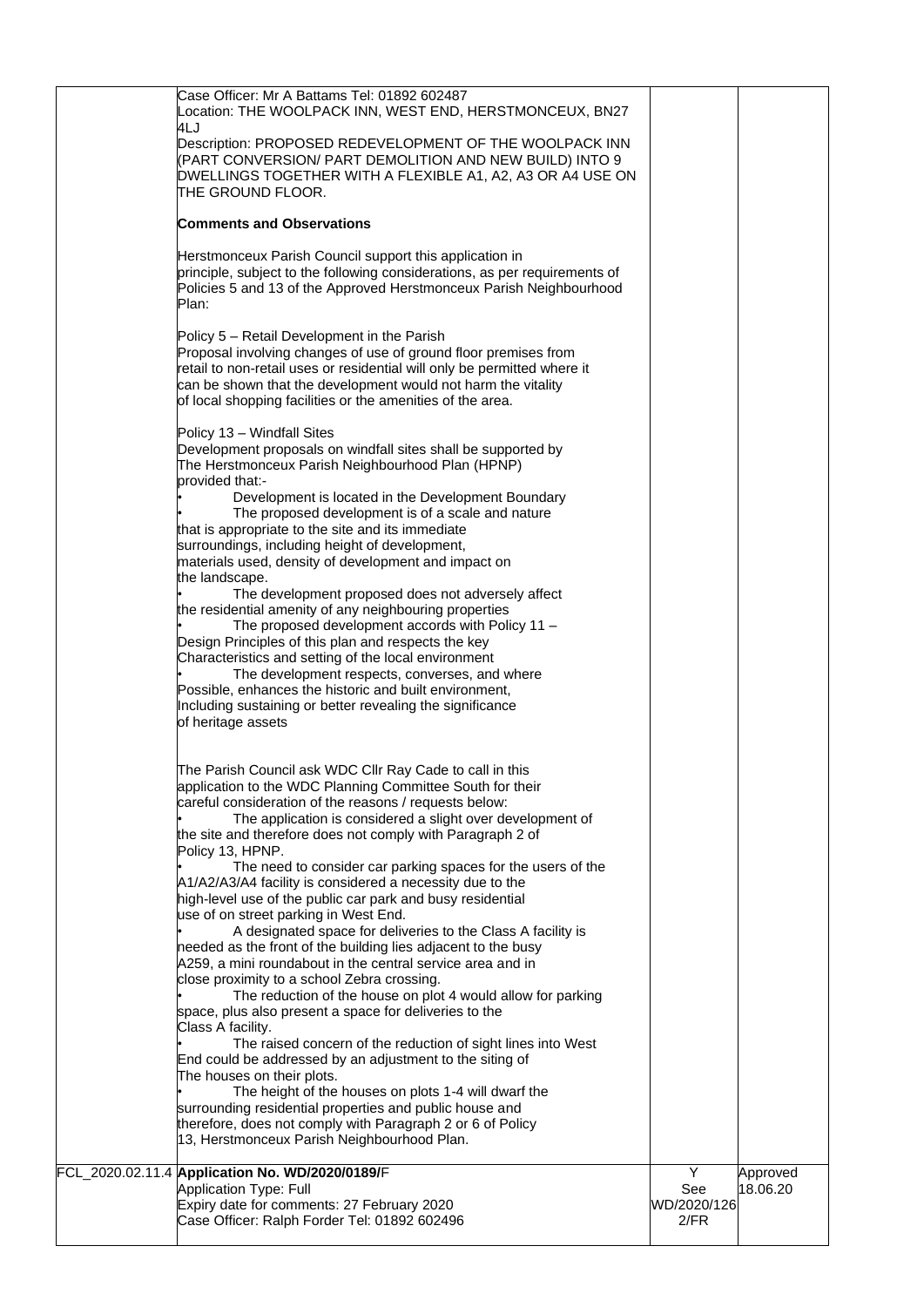|                                   | Location: QUICKEN TRUST, WEST END, HERSTMONCEUX, BN27 4NH<br>Description: ADDITION OF A PITCHED ROOF TO REPLACE THE<br>EXISTING FLAT ROOF WHICH WILL ENABLE A 1 BEDROOM FLAT TO<br>BE FORMED AT SECOND FLOOR LEVEL                                                                                                                                                                                                          |   |                        |
|-----------------------------------|-----------------------------------------------------------------------------------------------------------------------------------------------------------------------------------------------------------------------------------------------------------------------------------------------------------------------------------------------------------------------------------------------------------------------------|---|------------------------|
|                                   | <b>Comments and Observations</b><br>This application is objected to in the strongest possible terms for the<br>reasons set out below, all in favour:<br>Fire safety reasons                                                                                                                                                                                                                                                 |   |                        |
|                                   | Lack of parking space- 3 spaces for 7 flats. All previous comments<br>about congestion and parking facility in West End and the Village Car Park<br>still apply.                                                                                                                                                                                                                                                            |   |                        |
|                                   | The additional accommodation is of minimum legal size and would<br>not constitute quality living or provision of amenities.                                                                                                                                                                                                                                                                                                 |   |                        |
|                                   | The Council would however approve of a pitched roof and are in approval of<br>the changes to the front elevation (facing the road), rendering being<br>replaced by open brick appearance.                                                                                                                                                                                                                                   |   |                        |
|                                   | FCL_2020.02.11.5 An application for a Certificate of Lawful Development for Existing Use has<br>been received. WD/2020/0108/LDE HIGHAM FARM, GARDNER STREET,<br>HERSTMONCEUX, BN27 4SX NON-COMPLIANCE WITH CONDITION 1<br>(AGRICULTURAL OCCUPANCY CONDITION) OF K/1961/0532<br>(DWELLING).                                                                                                                                  | N | Issued<br>06.03.2020   |
|                                   | <b>Comments and Observations</b><br>M Goodsell declared a late interest.<br>Cllr Ketill Game confirmed that the Existing Use was as stated on the<br>application. He confirmed that the current occupier had lived there for at<br>least 19 years.                                                                                                                                                                          |   |                        |
| PLN_05.03.20.1                    | Application No. WD/2019/2630/F<br><b>Application Type: Full</b><br>Expiry date for comments: 3 March 2020 (extension given until 4th March)<br>Case Officer: Mr D Redman Tel: 01892 602538 Location: 19 BUCKWELL<br>RISE, HERSTMONCEUX, BN27 4LY Description: PROPOSED TWO<br>STOREY REAR EXTENSION & FRONT SINGLE STOREY<br><b>EXTENSION/PORCH</b><br>Amended plans received 17th February 2020.                           | N | Approval<br>18/03/2020 |
|                                   | <b>Comments and Observations:</b><br>In view of some of the issues that were raised by the Parish Council and the<br>neighbour now having been addressed, the Parish Council approve this<br>application. The concerns with on street parking still remain.                                                                                                                                                                 |   |                        |
| PLN_05.03.20.3.2 Information Only | REDUCE 1X SWEET CHESTNUT BACK TO PREVIOUS PRUNING<br>POINTS - APPROX 20% - LIGHT CROWN THIN BY 15% AND DEAD<br>WOOD SUBJECT TO CONDITIONS RELATED TO PLANNING<br>PERMISSION WD/2008/2195<br>ROSE HOUSE, MONCEUX ROAD, HERSTMONCEUX BN27 4NQ                                                                                                                                                                                 | N |                        |
|                                   | Comments and Observations:<br>Information acknowledged                                                                                                                                                                                                                                                                                                                                                                      |   |                        |
| PLN_05.03.20.3                    | Application No. WD/2020/0212/FR<br>Application Type: Full - Retrospective<br>Expiry date for comments: 11 March 2020<br>Case Officer: Ralph Forder Tel: 01892 602496<br>cocation: OLD STABLES, CHURCH ROAD, FLOWERS GREEN,<br>HERSTMONCEUX, BN27 1RG Description: PART RETROSPECTIVE<br>APPLICATION FOR THE RETENTION OF GARDEN OUTBUILDING &<br>THREE ROOFLIGHTS & PROPOSED INSTALLATION OF TIMBER<br>STAIRCASE TO GARAGE. | N | Approval<br>24.04.2020 |
|                                   | <b>Comments and Observations:</b>                                                                                                                                                                                                                                                                                                                                                                                           |   |                        |
|                                   | CIIr Angear left the meeting room at 19.53                                                                                                                                                                                                                                                                                                                                                                                  |   |                        |
|                                   | Herstmonceux Parish Council do not approve of retrospective applications<br>generally, however, the retention of the garden outbuilding and retention of<br>the three rooflights do not impact on any neighbour or on the street scene                                                                                                                                                                                      |   |                        |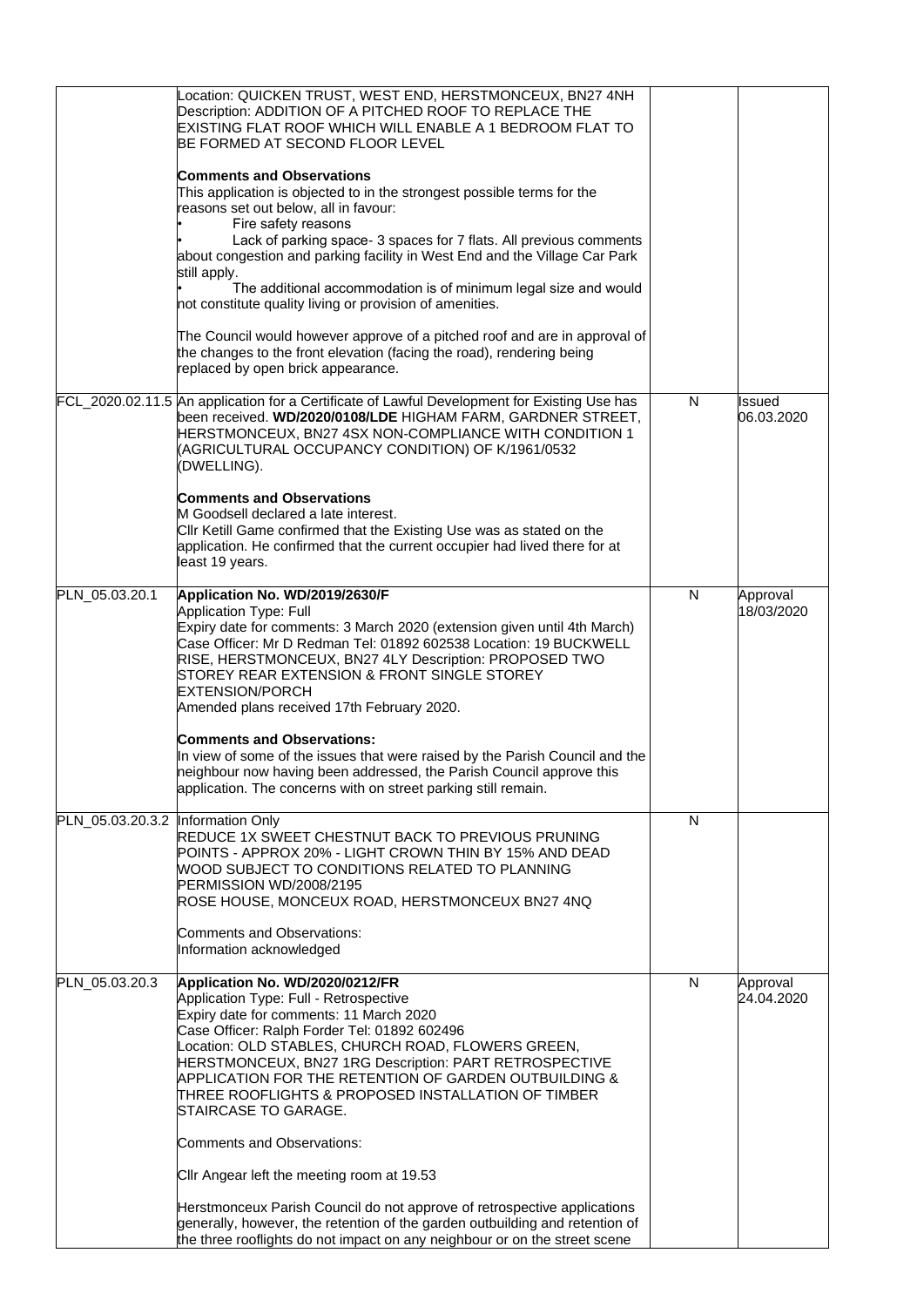|                                                                                                                    | therefore there is no planning objection raised for this aspect of the<br>application.                                                                                                                                                                                                                                                                                                                                                                                                                    |   |                         |
|--------------------------------------------------------------------------------------------------------------------|-----------------------------------------------------------------------------------------------------------------------------------------------------------------------------------------------------------------------------------------------------------------------------------------------------------------------------------------------------------------------------------------------------------------------------------------------------------------------------------------------------------|---|-------------------------|
|                                                                                                                    | The Parish Council cannot make an informed planning response to the<br>proposed installation of the timber staircase as it is not clear what the<br>purpose of the staircase will be and therefore impossible to discern if any<br>privacy of neighbours may be at risk.                                                                                                                                                                                                                                  |   |                         |
|                                                                                                                    | PLN_05.03.20.3.4 Application No. WD/2020/0261/F                                                                                                                                                                                                                                                                                                                                                                                                                                                           | N | Approved                |
|                                                                                                                    | Application Type: Full<br>Location: OLD STABLES, CHURCH LANE, HERSTMONCEUX, BN27 1RG<br>Description: RETENTION OF REAR GARDEN LANDSCAPING AND<br>RETAINING WALL.                                                                                                                                                                                                                                                                                                                                          |   | 20.04.2020              |
|                                                                                                                    | <b>Comments and Observations:</b><br>Herstmonceux Parish Council do not approve of retrospective applications,<br>however, finding no reason to object to this application, it is approved.                                                                                                                                                                                                                                                                                                               |   |                         |
| PLN_10.02.20                                                                                                       | WD/2019/1771/MAJ WD/2019/1772/MAJ (CLT)<br>Revised plans for WD/2019/1771/MAJ and WD/2019/1772/MAJ have been<br>submitted by the CLT to the Local Planning Authority and considered by<br>Herstmonceux Parish Council. Council request that the Local Planning<br>Authority ensure sufficient Electric Vehicle Parking Points in the application.<br>Council are pleased to see amendments include the provision of first floor<br>bathrooms. The revised application is supported by the Parish Council. | Y | Approved<br>05.06.2020  |
|                                                                                                                    | FCL_2020.02.11.1 Application No. WD/2019/2565/F<br>Application Type: Full<br>HORSESHOE INN, COMPHURST LANE, WINDMILL HILL,<br>HERSTMONCEUX, BN27 4RU Description: ERECTION OF A NEW<br>PUBLIC HOUSE WITH FUNCTION/DINING ROOM, WITH ANCILLARY<br>STAFF ACCOMMODATION AND LETTING ROOMS ABOVE.<br>PROVISION OF CAR PARKING AND LANDSCAPING, TOGETHER WITH<br>A VILLAGE GREEN AND PUBLIC CAR PARKING.                                                                                                       | ? |                         |
|                                                                                                                    | <b>Comments and Observations</b><br>This application is supported, subject to:<br>Whilst Council are pleased to see the provision of the additional<br>parking spaces, these should not impinge on the private roads<br>surrounding Posey Green, which are frequented by farm traffic.<br>The additional 2 parking spaces need to be relocated to sit within<br>the location of the existing 3 spaces (previously submitted plans)<br>which can be achieved by turning around the parking bays on the     |   |                         |
|                                                                                                                    | initial plans by 90 degrees.                                                                                                                                                                                                                                                                                                                                                                                                                                                                              |   |                         |
|                                                                                                                    | FCL_2020.02.11.2 Application No. WD/2020/0195/F<br><b>Application Type: Full</b><br>Case Officer: Ms A Choudhury Tel: 01892 602473<br>Location: PLACE FARM, CHURCH ROAD, FLOWERS GREEN, BN27 1RL<br>Description: EXTENSION TO EXISTING AGRICULTURAL BUILDING FOR<br><b>HOUSING OF CATTLE.</b>                                                                                                                                                                                                             | N | Approved<br>11.08.20    |
|                                                                                                                    | <b>Comments and Observations</b><br>This application is supported.                                                                                                                                                                                                                                                                                                                                                                                                                                        |   |                         |
| <b>Comments have</b><br>been collated by<br>email due to the<br>government<br>imposed current<br>isolation period. | Application No. WD/2020/0534/OH Application<br>Type: Overhead Line<br>Case Officer: Mr T Balcikonis Tel: 01892 602783<br>Location: DYRHAM, WINDMILL HILL, VICTORIA ROAD, BN27 4TG<br>Description: (1) INSTALL NEW POLE IN HIGHWAY VERGE AND DIVERT<br>OVERHEAD LINE BETWEEN POLE 548562 AND 548561                                                                                                                                                                                                        | N | No objections<br>raised |
|                                                                                                                    | <b>Comments and Observations</b><br>Herstmonceux Parish Councillors have no objections to this application.                                                                                                                                                                                                                                                                                                                                                                                               |   |                         |
| 01.04.2020                                                                                                         | Application No. WD/2020/0333/O                                                                                                                                                                                                                                                                                                                                                                                                                                                                            | N | Refused                 |
| <b>Comments have</b><br>been collated by<br>email due to the                                                       | Application Type: Outline<br>Expiry date for comments: 1 April 2020<br>Case Officer: Mr A Battams Tel: 01892 602487                                                                                                                                                                                                                                                                                                                                                                                       |   | 07.12.2020              |
| government                                                                                                         | Location: LAND OPPOSITE ROBINS NEST, WEST END, BN27 4NZ                                                                                                                                                                                                                                                                                                                                                                                                                                                   |   |                         |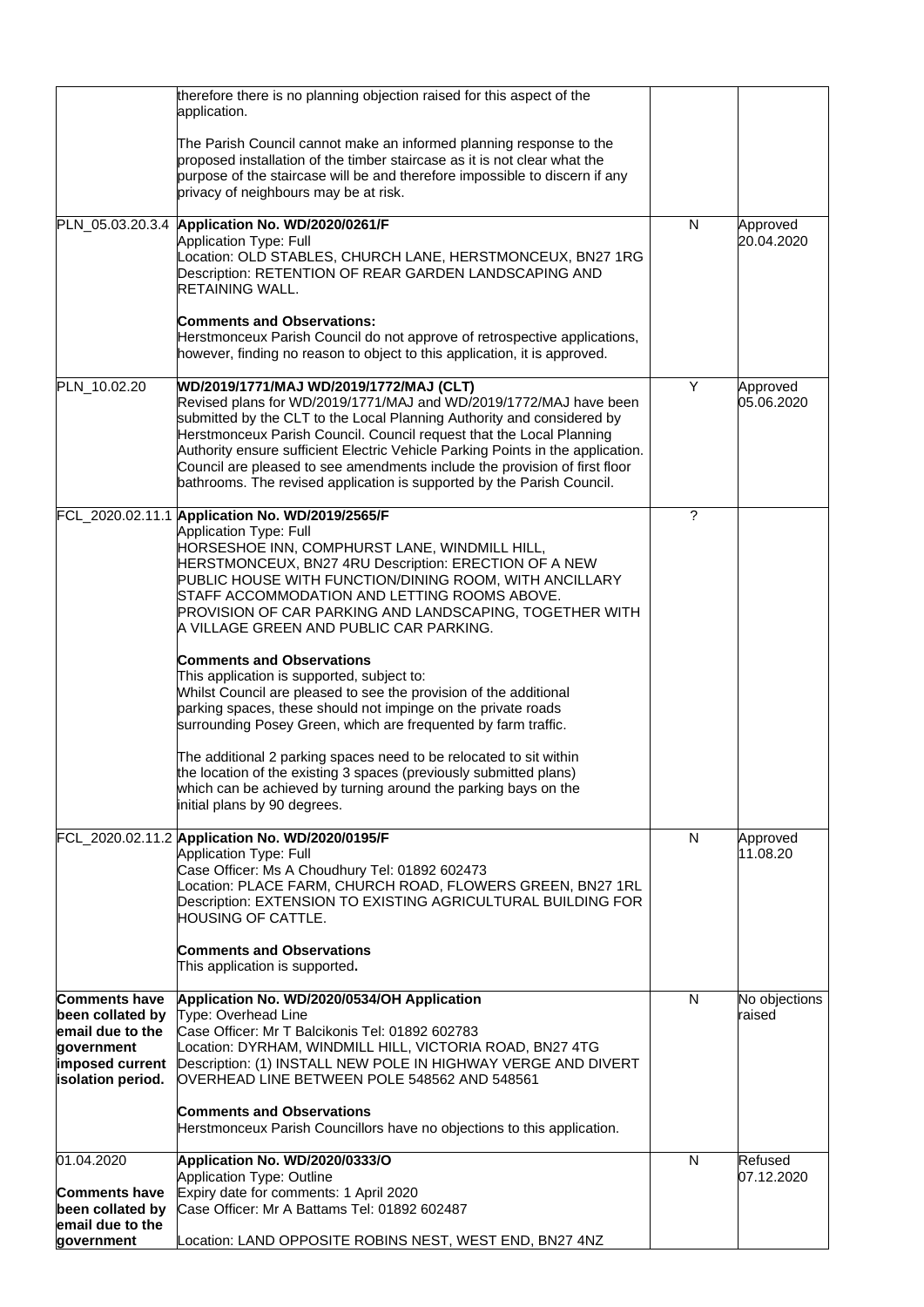| imposed current<br>isolation period.              | Description: PROPOSED REMOVAL OF BARN AND ERECTION OF<br>DWELLING AND GARAGE.<br>Please note that the submitted comments below have been collated by                                                                                                                                                                                                                                                                                                                                                                                                                                                                                                                                                                                                                                                                                                                                                                                                                                                                                                                                                     |   |            |
|---------------------------------------------------|----------------------------------------------------------------------------------------------------------------------------------------------------------------------------------------------------------------------------------------------------------------------------------------------------------------------------------------------------------------------------------------------------------------------------------------------------------------------------------------------------------------------------------------------------------------------------------------------------------------------------------------------------------------------------------------------------------------------------------------------------------------------------------------------------------------------------------------------------------------------------------------------------------------------------------------------------------------------------------------------------------------------------------------------------------------------------------------------------------|---|------------|
|                                                   | email due to the government imposed current isolation period.                                                                                                                                                                                                                                                                                                                                                                                                                                                                                                                                                                                                                                                                                                                                                                                                                                                                                                                                                                                                                                            |   |            |
|                                                   | Whilst noting that in the former outline planning application for this site,<br>WD/2018/0821/O, Herstmonceux Parish Council accepted this application,<br>subject to it meeting criteria for conversion of an agricultural barn, the Local<br>Authority Planning Officer presented many planning legislation arguments to<br>render the previous application unlawful and subsequently it was refused.<br>The applicant took the refusal to appeal (APP/C1435/W/18/3213892), which<br>was also refused.                                                                                                                                                                                                                                                                                                                                                                                                                                                                                                                                                                                                  |   |            |
|                                                   | Following review of this new application and following the more expert<br>conclusions supplied by the Planning Officer and Planning Inspectorate<br>previously, Herstmonceux Parish Councillors observe that the previous<br>application key refusal aspects still apply:<br>The site does not change and remains outside the development<br>boundary in the now approved Herstmonceux Parish Neighbourhood Plan.<br>The site is outside the development boundaries under the existing<br>Core Strategy set out by Wealden District Council.<br>The site is in an area where the restrictive countryside policies of<br>WDC resist the provision of new housing without special justification.<br>The application does not add to the sustainable housing stock due<br>to the size of the proposed dwelling.<br>The proposal is not considered sustainable development.<br>There appear to be no plans online, for latest application, other<br>than site plan. Therefore it is difficult to make full judgement on the design<br>aspects of this application without having plans/dimensions of what is |   |            |
| 07.04.2020                                        | proposed.<br>Application No. WD/2020/0284/F Application                                                                                                                                                                                                                                                                                                                                                                                                                                                                                                                                                                                                                                                                                                                                                                                                                                                                                                                                                                                                                                                  | Y | 04.09.2020 |
| <b>Comments have</b>                              | Type: Full<br>Location: COOPERS CROFT NURSERY, HAILSHAM ROAD,                                                                                                                                                                                                                                                                                                                                                                                                                                                                                                                                                                                                                                                                                                                                                                                                                                                                                                                                                                                                                                            |   |            |
| been collated by                                  | <b>HERSTMONCEUX</b>                                                                                                                                                                                                                                                                                                                                                                                                                                                                                                                                                                                                                                                                                                                                                                                                                                                                                                                                                                                                                                                                                      |   |            |
| email due to the<br>government<br>imposed current | Description: DEMOLITION OF EXISTING BUILDINGS AND ERECTION OF<br>THREE DETACHED DWELLINGS, ACCESS AND LANDSCAPING                                                                                                                                                                                                                                                                                                                                                                                                                                                                                                                                                                                                                                                                                                                                                                                                                                                                                                                                                                                        |   |            |
| isolation period.                                 | Please note that the submitted comments below have been collated by<br>email due to the government imposed current isolation period.                                                                                                                                                                                                                                                                                                                                                                                                                                                                                                                                                                                                                                                                                                                                                                                                                                                                                                                                                                     |   |            |
|                                                   | <b>Councillor Responses:</b>                                                                                                                                                                                                                                                                                                                                                                                                                                                                                                                                                                                                                                                                                                                                                                                                                                                                                                                                                                                                                                                                             |   |            |
|                                                   | The application would be supported, subject to ESCC approval of access<br>road / drive proposals (there is limited view to the West and this is a 50mph<br>stretch of the road). Traffic generation will be excessive with now potentially<br>5 houses on site.                                                                                                                                                                                                                                                                                                                                                                                                                                                                                                                                                                                                                                                                                                                                                                                                                                          |   |            |
|                                                   | This site is outside of the Parish Development Boundary, however, as it is a<br>Brownfield site and due to the shortfall of the 5 year housing supply, it is<br>difficult to object.                                                                                                                                                                                                                                                                                                                                                                                                                                                                                                                                                                                                                                                                                                                                                                                                                                                                                                                     |   |            |
|                                                   | The new houses should count towards the Parish housing allocation.                                                                                                                                                                                                                                                                                                                                                                                                                                                                                                                                                                                                                                                                                                                                                                                                                                                                                                                                                                                                                                       |   |            |
|                                                   | Councillors request that the following points should be given full<br>consideration before a decision is reached:                                                                                                                                                                                                                                                                                                                                                                                                                                                                                                                                                                                                                                                                                                                                                                                                                                                                                                                                                                                        |   |            |
|                                                   | No proof has been given that the existing business no longer has a<br>market (Point 2 Policy 4 HPNP). Proof should be obtained,<br>especially with the current number of cattery provisions falling.<br>Further clarification of this being sustainable development is<br>needed.<br>If permitted, design, including any 'later determination', must<br>conform with Policy 12 HPNP design<br>A bat and full environmental survey should be requested<br>Full detail of foul drainage and SUDS proposals must be submitted<br>and approved by WDC and Pevensey and Cuckmere drainage<br>Response to Town Council: The application site is previously developed<br>land where the NPPF seeks to support redevelopment of such sites. The<br>original planning permissions for the cattery buildings actually sought to                                                                                                                                                                                                                                                                                    |   |            |
|                                                   | remove the buildings within 6 months of the use ceasing and the business                                                                                                                                                                                                                                                                                                                                                                                                                                                                                                                                                                                                                                                                                                                                                                                                                                                                                                                                                                                                                                 |   |            |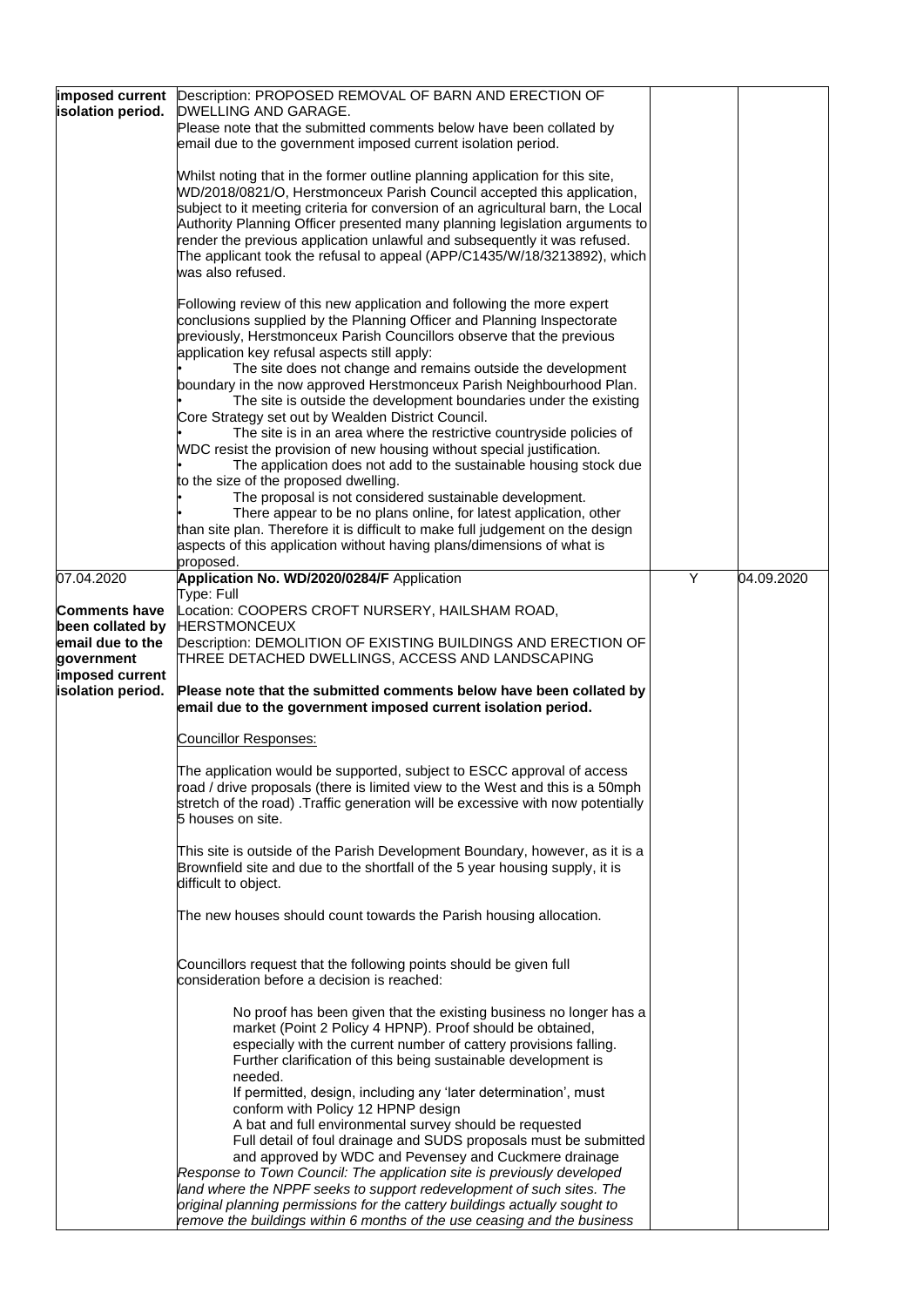|                                                                                                                    | was not employment generating. Therefore the loss is on balance<br>acceptable.<br>Highways have raised no objection to the formation of the new access<br>points and the site is served by reasonable alternatives to the private car,<br>with a bus stop a short distance from the site and cycling being a<br>reasonable option. Given the nature of the site, where it is laid to<br>hardstanding there are limited wildlife habitats for protected species, other<br>than surrounding trees. These have been subject to a survey. An<br>informative is recommended alerting the applicants to the Wildlife and<br>Conservation Act and a condition for the protection of trees.                                                                                                                                                                                                                                                                                                                                                                                                                                                                                                                                                                                                                                                                                              |   |                        |
|--------------------------------------------------------------------------------------------------------------------|----------------------------------------------------------------------------------------------------------------------------------------------------------------------------------------------------------------------------------------------------------------------------------------------------------------------------------------------------------------------------------------------------------------------------------------------------------------------------------------------------------------------------------------------------------------------------------------------------------------------------------------------------------------------------------------------------------------------------------------------------------------------------------------------------------------------------------------------------------------------------------------------------------------------------------------------------------------------------------------------------------------------------------------------------------------------------------------------------------------------------------------------------------------------------------------------------------------------------------------------------------------------------------------------------------------------------------------------------------------------------------|---|------------------------|
| <b>Comments have</b><br>been collated by<br>email due to the<br>government<br>imposed current<br>isolation period. | WD/2020/0457/LDE - NUNNINGHAM FARM (ADJACENT TO MEADOW<br>CROFT), BAGHAM LANE, HERSTMONCEUX, BN27 4NB<br>In response to the issued consultation for the above application for a<br>Certificate of Lawful Development for Existing Use, Council have no<br>objection to the rebuilding of the storage barn which was re-constructed<br>years ago, following a tree fall in 2015.                                                                                                                                                                                                                                                                                                                                                                                                                                                                                                                                                                                                                                                                                                                                                                                                                                                                                                                                                                                                  | N | Issued<br>29.05.2020   |
|                                                                                                                    | However, it should be acknowledged that Herstmonceux Parish Council are<br>offering no objection to this certificate application only.                                                                                                                                                                                                                                                                                                                                                                                                                                                                                                                                                                                                                                                                                                                                                                                                                                                                                                                                                                                                                                                                                                                                                                                                                                           |   |                        |
|                                                                                                                    | Council notes that Application WD/2018/1040/F, which the Parish Council<br>have previously responded to, is still an outstanding, entirely separate<br>application.                                                                                                                                                                                                                                                                                                                                                                                                                                                                                                                                                                                                                                                                                                                                                                                                                                                                                                                                                                                                                                                                                                                                                                                                              |   |                        |
| <b>Comments have</b><br>been collated by<br>email due to the<br>government<br>imposed current<br>isolation period. | Application No. WD/2019/2566/F<br><b>Application Full</b><br>Location:<br>THE HORSESHOE INN, COMPHURST LANE, WINDMILL HILL,<br>HERSTMONCEUX, BN27 4RU<br>Description:<br>DEMOLITION OF THE EXISTING HORSESHOE INN AND THE<br>ERECTION OF 9. NO DWELLINGS, TOGETHER WITH ASSOCIATED<br>ACCESS, CAR PARKING, AMENITY SPACE, LANDSCAPING AND<br>BIN/CYCLE STORAGE. Amended plans dated 04/03/2020.<br>Reduction in units to provide 9 dwellings, rather than 10, with subsequent<br>revision to layout, plans and supporting information, including additional<br>information on Drainage Strategy & Flood Risk Statement.<br>Applicant: Cordage 7 Limited<br>In terms of the parking spaces and village green, we at the local planning<br>authority are not party to any discussions on that village green extent or land<br>transfer. It is not a planning policy requirement that this space is provided or<br>transferred, as such it has no bearing on the planning merits of the case in<br>terms of our considerations. Therefore I cannot advise you whether the<br>spaces are taken from the 'development' land or village green land as we do<br>not distinguish between the two. Nor do I know the extent of the former as<br>you might have discussed it with the applicants. This would be a private<br>matter for the Parish Council and any other party to discuss. | Y |                        |
| <b>Comments have</b><br>been collated by<br>email due to the<br>government<br>imposed current<br>isolation period. | Application No. WD/2020/0693/FA<br>Application Type: Full - Non Compliance of Condition<br>Case Officer: Mr A Battams Tel: 01892 602487<br>Location: LAND ADJOINING ELMTREE HOUSE, GARDNER STREET,<br>HERSTMONCEUX, BN27 4LA<br>Description: MINOR MATERIAL AMENDMENT TO WD/2017/0501/RM<br>(RESERVED MATTERS PURSUANT TO OUTLINE APPLICATION<br>WD/2016/0868/O (FOUR NEW DWELLINGS AND ACCESS)) INVOLVING<br>VARIATION OF CONDITION 5 TO ENABLE MINOR ALTERATIONS TO<br>FENESTRATION, ROOF OF SINGLE-STOREY ELEMENT AND SHAPE<br>OF CHIMNEY BREAST, AND REMOVAL OF BASEMENT.<br>The proposed minor material amendments are supported.                                                                                                                                                                                                                                                                                                                                                                                                                                                                                                                                                                                                                                                                                                                                           | Y | Approved<br>04.08.2020 |
| <b>Comments have</b><br>been collated by                                                                           | Application No. WD/2019/1618/F and WD/2019/1619/LB<br>Application Type: Full and Listed Building Consent                                                                                                                                                                                                                                                                                                                                                                                                                                                                                                                                                                                                                                                                                                                                                                                                                                                                                                                                                                                                                                                                                                                                                                                                                                                                         | N | Approved<br>30.06.2020 |
| email due to the<br>government<br>imposed current<br>isolation period                                              | Case Officer: Mr T Balcikonis Tel: 01892 602783<br>Location: FLAT 6 HERSTMONCEUX PLACE, CHURCH LANE, FLOWERS<br>GREEN, HERSTMONCEUX, BN27 1RL<br>Description: REPLACEMENT OF NON-HISTORIC PORCH WITH<br>SLIGHTLY LARGER PORCH                                                                                                                                                                                                                                                                                                                                                                                                                                                                                                                                                                                                                                                                                                                                                                                                                                                                                                                                                                                                                                                                                                                                                    |   |                        |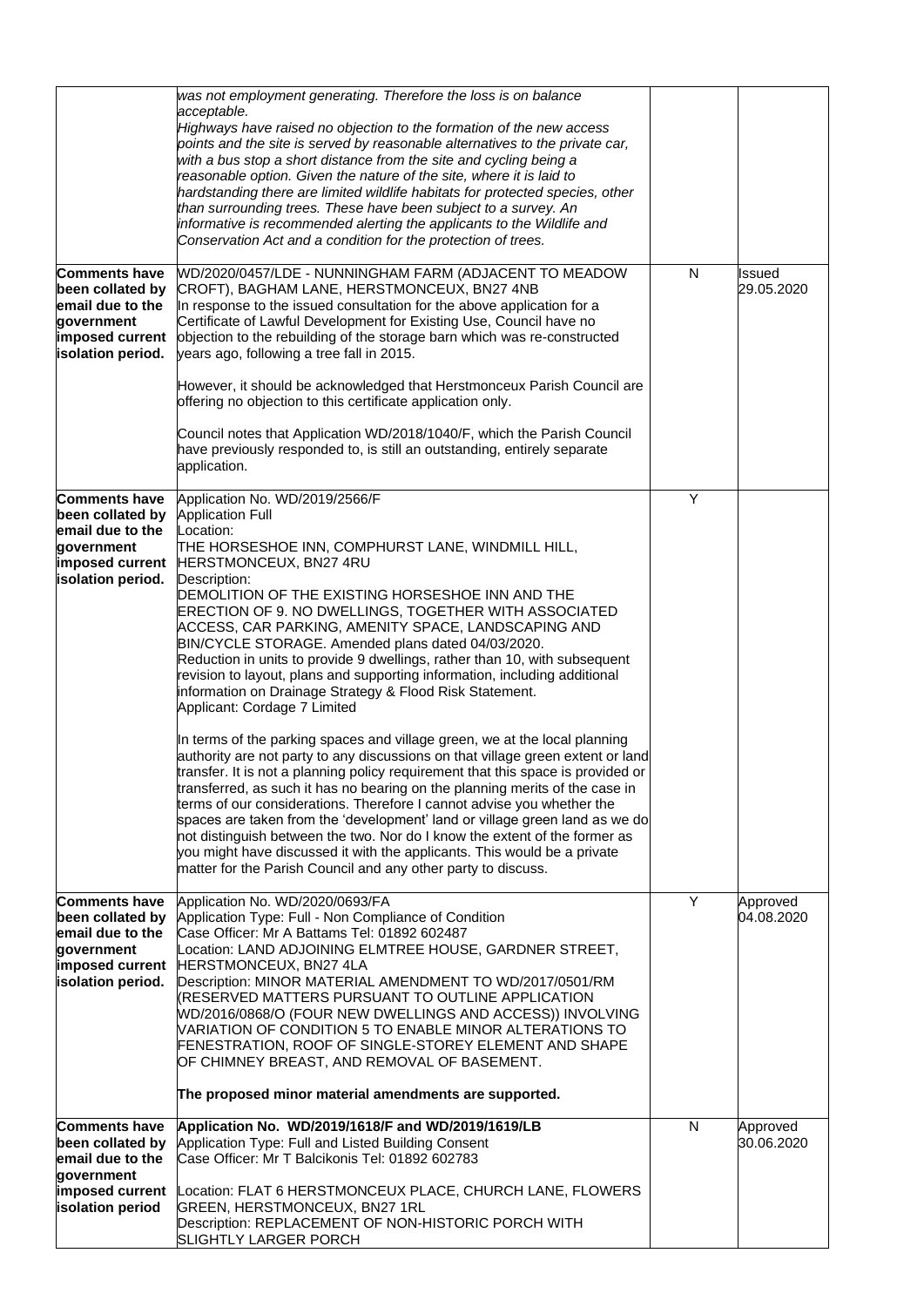|                                                                       | Amendments to porch design received date stamped 15/04/2020.                                                                                                                                                                                                                                                                                                 |   |              |
|-----------------------------------------------------------------------|--------------------------------------------------------------------------------------------------------------------------------------------------------------------------------------------------------------------------------------------------------------------------------------------------------------------------------------------------------------|---|--------------|
|                                                                       | Herstmonceux Councillors consider the replacement porch an enhancement<br>to the appearance of the property. This application is supported, subject to<br>the plan being compliant to Listed Buildings regulations and the consent of<br>the Wealden District Council Listed Building Officer.                                                               |   |              |
| <b>Comments have</b>                                                  | Application No. WD/2020/0574/F                                                                                                                                                                                                                                                                                                                               | N | Approved     |
| been collated by<br>email due to the                                  | Application Type: Full<br>Case Officer: Mr T Balcikonis Tel: 01892 602783                                                                                                                                                                                                                                                                                    |   | 07.08.20     |
| qovernment                                                            |                                                                                                                                                                                                                                                                                                                                                              |   |              |
| imposed current<br>isolation period                                   | Location: THE ELMS, STUNTS GREEN, HERSTMONCEUX, BN27 4PR<br>Description: CONSERVATORY TO SIDE OF HOUSE AND REMOVAL OF<br>EXISTING GARAGE AND CONSTRUCTION OF NEW 2 BAY GARAGE                                                                                                                                                                                |   |              |
|                                                                       | This application is supported.                                                                                                                                                                                                                                                                                                                               |   |              |
| <b>Comments have</b>                                                  | Application No. WD/2020/0453/FR                                                                                                                                                                                                                                                                                                                              | N | Approved     |
| been collated by<br>email due to the                                  | Application Type: Full - Retrospective<br>Case Officer: Mr T Balcikonis Tel: 01892 602783                                                                                                                                                                                                                                                                    |   | 05.10.2020   |
| government                                                            | Location: WOODLANDS, STUDDENS LANE, HERSTMONCEUX, BN27                                                                                                                                                                                                                                                                                                       |   |              |
| imposed current<br>isolation period                                   | 4QS                                                                                                                                                                                                                                                                                                                                                          |   |              |
|                                                                       | Description: RETROSPECTIVE APPLICATION FOR A REPLACEMENT<br>OUTBUILDING.                                                                                                                                                                                                                                                                                     |   |              |
|                                                                       | Herstmonceux Parish Councillors do not favour the submission of                                                                                                                                                                                                                                                                                              |   |              |
|                                                                       | Retrospective Applications. However, having looked at the plans and design                                                                                                                                                                                                                                                                                   |   |              |
|                                                                       | statement it would seem that the improvements to the outbuilding are                                                                                                                                                                                                                                                                                         |   |              |
|                                                                       | purpose built for the reasons stated. Councillors would support this<br>application subject to a caveat included that the replacement outbuilding be                                                                                                                                                                                                         |   |              |
|                                                                       | tied into the main residence and only used for non-residential and non-                                                                                                                                                                                                                                                                                      |   |              |
|                                                                       | agricultural purposes.                                                                                                                                                                                                                                                                                                                                       |   |              |
| <b>Comments have</b>                                                  | Application No. WD/2019/2239/F                                                                                                                                                                                                                                                                                                                               | Y | Ext to 19.05 |
| been collated by                                                      | Location: THE WOOLPACK INN, WEST END, HERSTMONCEUX, BN27                                                                                                                                                                                                                                                                                                     |   |              |
| email due to the<br>government<br>imposed current<br>isolation period | 4LJ<br>Description: PROPOSED REDEVELOPMENT OF THE WOOLPACK INN<br>(PART CONVERSION/ PART DEMOLITION AND NEW BUILD) INTO 9<br>DWELLINGS TOGETHER WITH A FLEXIBLE A1, A2, A3 OR A4 USE ON<br>THE GROUND FLOOR.                                                                                                                                                 |   |              |
|                                                                       | Application site area amended, with vehicular access from the public car<br>park included, and amendment to design of proposed houses to front West<br>End.                                                                                                                                                                                                  |   |              |
|                                                                       | All previous comments are still relevant. Please see previously submitted<br>comments and observations in italic below, pertinent to this submission. The<br>Parish Council are pleased to see that some of the presented alterations<br>address a couple of the concerns previously raised, however, the Parish<br>Council wish to highlight the following: |   |              |
|                                                                       | The need to consider car parking spaces for the users of the                                                                                                                                                                                                                                                                                                 |   |              |
|                                                                       | A1/A2/A3/A4 facility is considered a necessity due to the                                                                                                                                                                                                                                                                                                    |   |              |
|                                                                       | high-level use of the public car park and busy residential                                                                                                                                                                                                                                                                                                   |   |              |
|                                                                       | use of on street parking in West End: The Council reiterated concerns<br>about the lack of parking provided for the proposed business within this                                                                                                                                                                                                            |   |              |
|                                                                       | application which will further exacerbate the issues that are already present                                                                                                                                                                                                                                                                                |   |              |
|                                                                       | in West End, particularly around school pick up and drop off time where the<br>safety of children and other pedestrians are paramount.                                                                                                                                                                                                                       |   |              |
|                                                                       | A designated space for deliveries to the Class A facility is                                                                                                                                                                                                                                                                                                 |   |              |
|                                                                       | needed as the front of the building lies adjacent to the busy<br>A271, a mini roundabout in the central service area and in                                                                                                                                                                                                                                  |   |              |
|                                                                       | close proximity to a school Zebra crossing;                                                                                                                                                                                                                                                                                                                  |   |              |
|                                                                       | The reduction of the house on plot 4 would allow for parking                                                                                                                                                                                                                                                                                                 |   |              |
|                                                                       | space, plus also present a space for deliveries to the<br>Class A facility.                                                                                                                                                                                                                                                                                  |   |              |
|                                                                       | The raised concern of the reduction of sight lines into West                                                                                                                                                                                                                                                                                                 |   |              |
|                                                                       | End could be addressed by an adjustment to the siting of the houses on<br>their plots: These 3 previously raised points were also considered                                                                                                                                                                                                                 |   |              |
|                                                                       | paramount to the success of the siting of the new development as per its                                                                                                                                                                                                                                                                                     |   |              |
|                                                                       | location in the heart of the service centre of the Parish, to support the                                                                                                                                                                                                                                                                                    |   |              |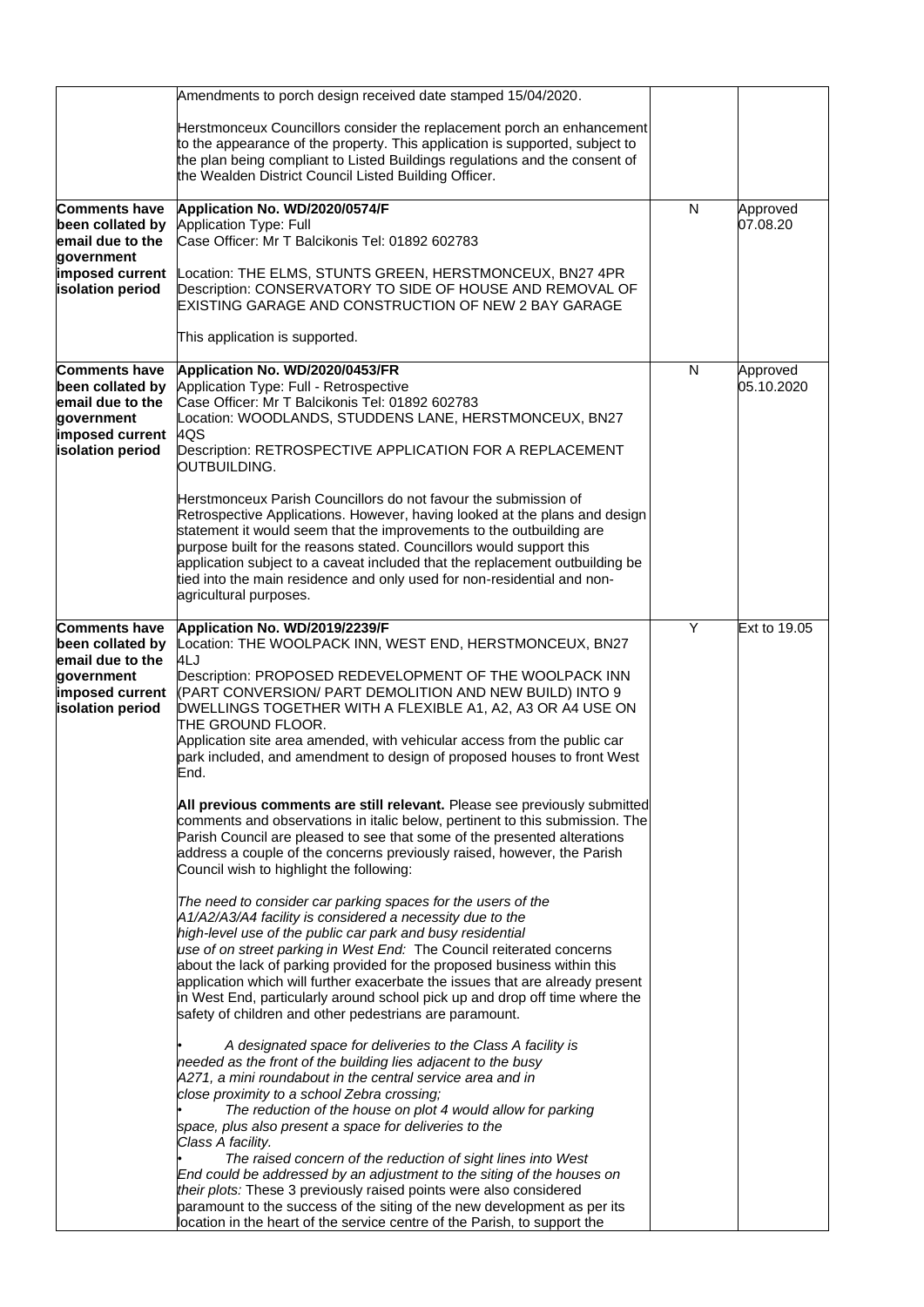|                                                                                                                   | parking issues, safe flow of traffic through West End and at the mini<br>roundabout for the safety of all residents and road users.<br>The Parish Council would appreciate further consideration to seek a solution<br>for a balance between the needs of the service centre and the proposed<br>new housing.                                                                                                                                                                                                                                                                                                                                                                                                                                                                                                                                                                                         |   |                                                                   |
|-------------------------------------------------------------------------------------------------------------------|-------------------------------------------------------------------------------------------------------------------------------------------------------------------------------------------------------------------------------------------------------------------------------------------------------------------------------------------------------------------------------------------------------------------------------------------------------------------------------------------------------------------------------------------------------------------------------------------------------------------------------------------------------------------------------------------------------------------------------------------------------------------------------------------------------------------------------------------------------------------------------------------------------|---|-------------------------------------------------------------------|
| <b>Comments have</b><br>been collated by<br>email due to the<br>government<br>imposed current<br>isolation period | Planning Application WD/2019/1122/F (PDF, 9 Kb)<br>ocation: UPPER HOUSE FARM, NEW ROAD, HERSTMONCEUX, BN27<br>1PX<br>Description: PROPOSED OAK FRAME TWO BAY GARAGE WITH PITCH<br><b>TILED ROOF Revised siting</b><br>There are no objections, subject to the correction of the plan's shown<br>boundary lines, that appear to run through a house.                                                                                                                                                                                                                                                                                                                                                                                                                                                                                                                                                   | N | Sent 14.05.<br>Approved<br>29.06.20                               |
| <b>Comments have</b><br>been collated by<br>email due to the<br>government<br>imposed current<br>isolation period | Application No. WD/2020/0574/F<br>Application Type: Full<br>Case Officer: Mr T Balcikonis Tel: 01892 602783<br>Location: THE ELMS, STUNTS GREEN, HERSTMONCEUX, BN27 4PR<br>Description: CONSERVATORY TO SIDE OF HOUSE AND REMOVAL OF<br>EXISTING GARAGE AND CONSTRUCTION OF NEW 2 BAY GARAGE<br>Amended Plan and Application Form received 19 and 20 May 2020.<br>The amendments to this application are supported by councillors.                                                                                                                                                                                                                                                                                                                                                                                                                                                                    | N | Sent 27.05                                                        |
|                                                                                                                   | Application No. WD/2020/0584/F<br>REPLACEMENT EXTENSION TO REAR ELEVATION AND ASSOCIATED<br>ALTERATIONS OLD FARM, TROLLILOES LANE, TROLLILOES,<br>HAILSHAM, BN27 4QR                                                                                                                                                                                                                                                                                                                                                                                                                                                                                                                                                                                                                                                                                                                                  | N | Approved<br>01.07.20                                              |
|                                                                                                                   | Application No. WD/2020/0585/FR<br>RETROSPECTIVE APPLICATION FOR NEW CLADDING AND<br>PROPOSED ADDITIONAL CLADDING FOR EXISTING BARN.<br>BARN AT CONQUERORS, STUNTS GREEN, HERSTMONCEUX BN27<br>4PR                                                                                                                                                                                                                                                                                                                                                                                                                                                                                                                                                                                                                                                                                                    | N | Approved<br>03.07.20                                              |
| Agricultural<br>Determination                                                                                     | WD/2020/7035/AD<br>AGRICULTURAL BUILDING AND TRACK.<br>HENNERS VINEYARD, CHURCH ROAD, FLOWERS GREEN,<br>HERSTMONCEUX, BN27 1RJ                                                                                                                                                                                                                                                                                                                                                                                                                                                                                                                                                                                                                                                                                                                                                                        | N | Prior Approval<br>not required.<br>16.07.2020                     |
| <b>Comments have</b><br>email due to the<br>government<br>imposed current<br>isolation period                     | Application No. WD/2020/1082/P14<br><b>been collated by</b> PD Change of use from Light Industrial to Residential Use<br>Location: OLD BAKERY (MAYTYME ENGINEERING BUILDING),<br>GARDNER STREET, HERSTMONCEUX, BN27 4LE<br>Description: CONVERSION OF THE PREMISES INTO 2 NO.<br><b>RESIDENTIAL UNITS.</b><br>The previous comments offered by the Parish Council still apply:<br>Design of the change of use build appear to be in keeping with the area,<br>the street scene and Herstmonceux Parish Planning Design Guide,<br>supporting documentation to the Herstmonceux Neighbourhood Plan,<br>adoption date July 2019.<br>Therefore, this is considered an improvement to the previous plans.<br>There are no objections to this plan on condition that the external design,<br>allocation of parking spaces and number of residences and bedrooms<br>remain as submitted in this application. | Y | Prior Approval<br>Required -<br>Details<br>Approved<br>05/08/2020 |
|                                                                                                                   | FCL_2020.07.09.1 Application No. WD/2020/0971/LB<br>Application Type: Listed Building Consent<br>Expiry date for comments: 21 July 2020<br>Location: 3 OLD SCHOOL HOUSE, COMPHURST LANE, WINDMILL HILL,<br>HAILSHAM, BN27 4RU<br>Description: 1) TO INSTALL A 14FT RUN OF MOPSTICK STAIR RAIL ON<br>RIGHT HAND SIDE OF WALL OF STAIR FROM GROUND TO FIRST<br>FLOOR TO ASSIST WITH DISABLED ACCESS. 2) TO INSTALL A<br>GALVANISED SAFETY RAIL IN FRONT ENTRANCE, EITHER BOLTED<br>TO EXISTING STEPS OR CONCRETED INTO<br>GROUND BESIDE STEPS TO ASSIST IN DISABLED ACCESS                                                                                                                                                                                                                                                                                                                              | N | Approved<br>16.10.20                                              |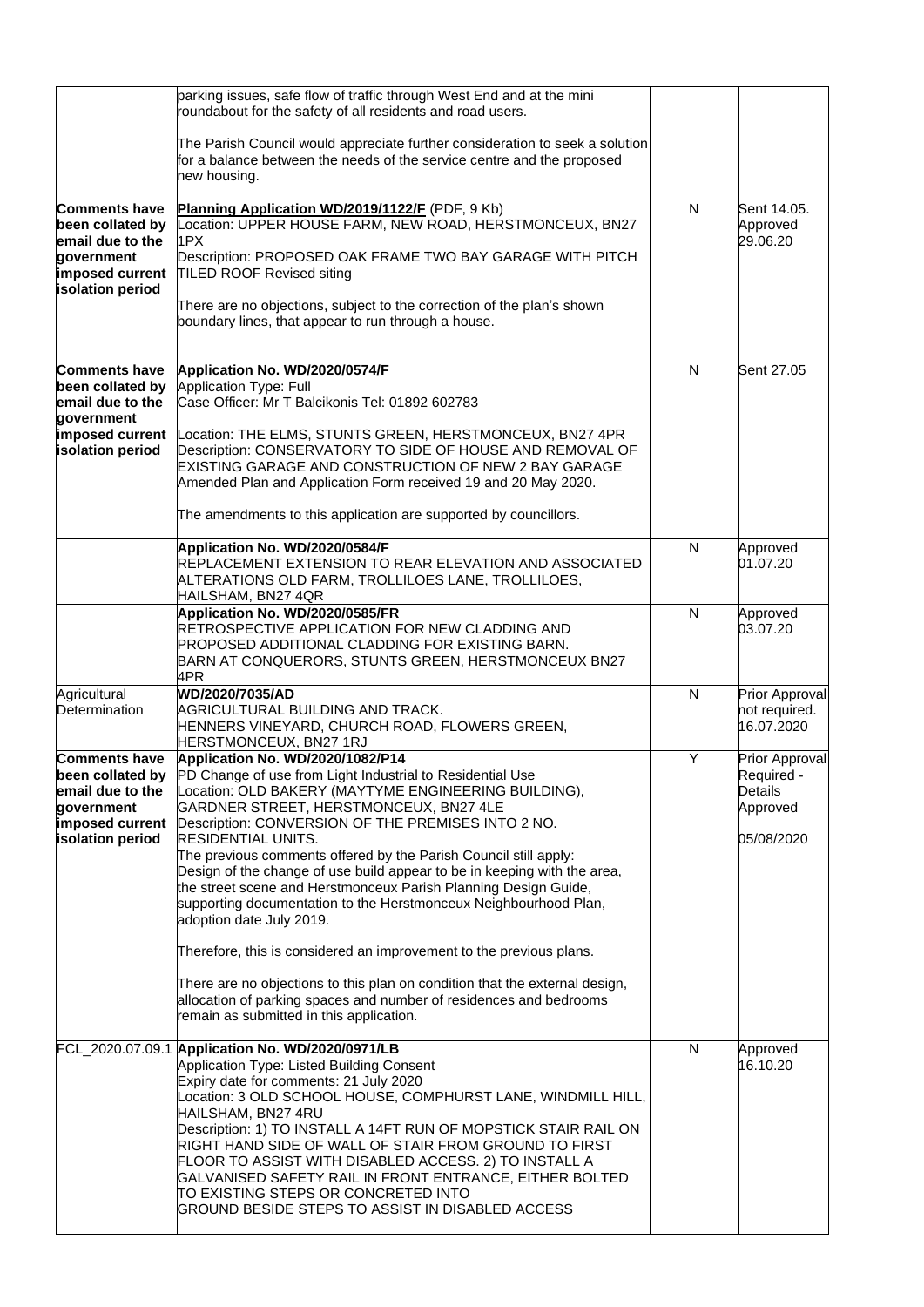|                | Herstmonceux Parish Council fully support this application, subject to the<br>Listed Building Officer's approval.                                                                                                                                                                                                                                                                                                                                                                                                                                                                                                                                                                                                                                                                                                                                        |   |                             |
|----------------|----------------------------------------------------------------------------------------------------------------------------------------------------------------------------------------------------------------------------------------------------------------------------------------------------------------------------------------------------------------------------------------------------------------------------------------------------------------------------------------------------------------------------------------------------------------------------------------------------------------------------------------------------------------------------------------------------------------------------------------------------------------------------------------------------------------------------------------------------------|---|-----------------------------|
|                | FCL_2020.07.09.2 Application No. WD/2020/1044/F<br>Application Type: Full<br>Location: BRENT FARM, UNDER ROAD, MAGHAM DOWN,<br>HERSTMONCEUX, BN27 1QE<br>Description: CONVERSION OF EXISTING REDUNDANT AGRICULTURAL<br>BUILDINGS AND CONSTRUCTION OF A NEW BUILD LINK TO CREATE<br>A FAMILY HOME AND INTEGRAL ANNEXE. SINGLE STOREY<br>EXTENSION AND ASSOCIATED ALTERATIONS. USE OF EXISTING<br>GARAGE FOR PARKING AND CYCLE STORAGE, GARDENS,<br>LANDSCAPING. USE OF EXISTING NORTHERN ACCESS TO UNDER<br>ROAD AND BLOCKING UP OF SOUTHERN ACCESS. RESTORATION OF<br><b>REAR PADDOCK, SITING</b><br>OF A STABLE BUILDING AND USE FOR PRIVATE EQUESTRIAN<br>PURPOSES BY THE PROPERTY.<br><b>Comments and observations:</b>                                                                                                                               | Y | Approval date<br>18/11/2020 |
|                | The house and integral annexe was approved in principal.<br>However, concerns were raised about the placement and form of the<br>proposed stable block which is not in keeping with the rest of the proposed<br>development. The proposed equine facility is excessively large for the<br>amount of grazing and ground. The location on the plot is considered a<br>potential health and safety hazard being sited right next to the farm entrance<br>where heavy farm machinery must regularly pass.<br>Should this application be granted, the Parish Council wish to see a legally<br>binding clause that the stable block be retained for private use, and remain<br>tied to the main property. All buildings should also comply with the<br>Herstmonceux Neighbourhood Plan design guide to ensure it be in keeping<br>with the local surroundings. |   |                             |
|                | FCL_2020.07.09.3 Application No. WD/2020/1120/FA<br>Application Type: Full - Non-Compliance of Condition<br>Expiry date for comments: 31 July 2020<br>Location: HIGHAM FARM, GARDNER STREET, HERSTMONCEUX, BN27<br>4SX<br>Description: REMOVAL OF CONDITION 1 OF K/1961/0532 (DWELLING)<br>IMPOSING AGRICULTURAL OCCUPANCY RESTRICTIONS.<br><b>Comments and observations:</b><br>This application is supported.                                                                                                                                                                                                                                                                                                                                                                                                                                          | N | Approved<br>19.08.20        |
|                | Application No. WD/2020/0655/F<br><b>PROPOSED REAR EXTENSION AND LOFT CONVERSION WITH NEW</b><br>DORMERS AND ROOFLIGHTS.<br>FOXY, CHURCH ROAD, FLOWERS GREEN, HERSTMONCEUX, BN27<br>1 <sub>RG</sub><br>No response was submitted                                                                                                                                                                                                                                                                                                                                                                                                                                                                                                                                                                                                                         | N | Approved<br>17.07.20        |
| PLN_20.08.05.1 | Application No. WD/2020/0575/FR<br>Application Type: Full - Retrospective<br>Location: LAND ADJACENT TO WELCOME STRANGER COTTAGE,<br>CHAPEL ROW, HERSTMONCEUX, BN27 1RE<br>Description: RETROSPECTIVE APPLICATION FOR THE ERECTION OF<br>TWO SEMIDETACHED DWELLINGS AND ONE THREE BEDROOM<br>DWELLING WITH DOUBLE GARAGE.<br><b>Comments and Observations:</b><br>The council consider this application an improvement on the previous<br>submission. The Parish Council support this application.                                                                                                                                                                                                                                                                                                                                                       | Y | Approve<br>05.10.2020       |
| PLN_20.08.05.2 | Application No. WD/2020/1197/F<br><b>Application Type: Full</b><br>Location: LOWER CHILSHAM BARN, CHILSHAM LANE, HAILSHAM,<br><b>BN27 4QH</b><br>Description: FREESTANDING THREE BAY GARAGE AND PART STORE<br>USED FOR HOUSING TRAILERS, MACHINERY, HAY AND VEHICLES.<br><b>Comments and Observations</b><br>The Parish Council offer no objections to this application.                                                                                                                                                                                                                                                                                                                                                                                                                                                                                 | N |                             |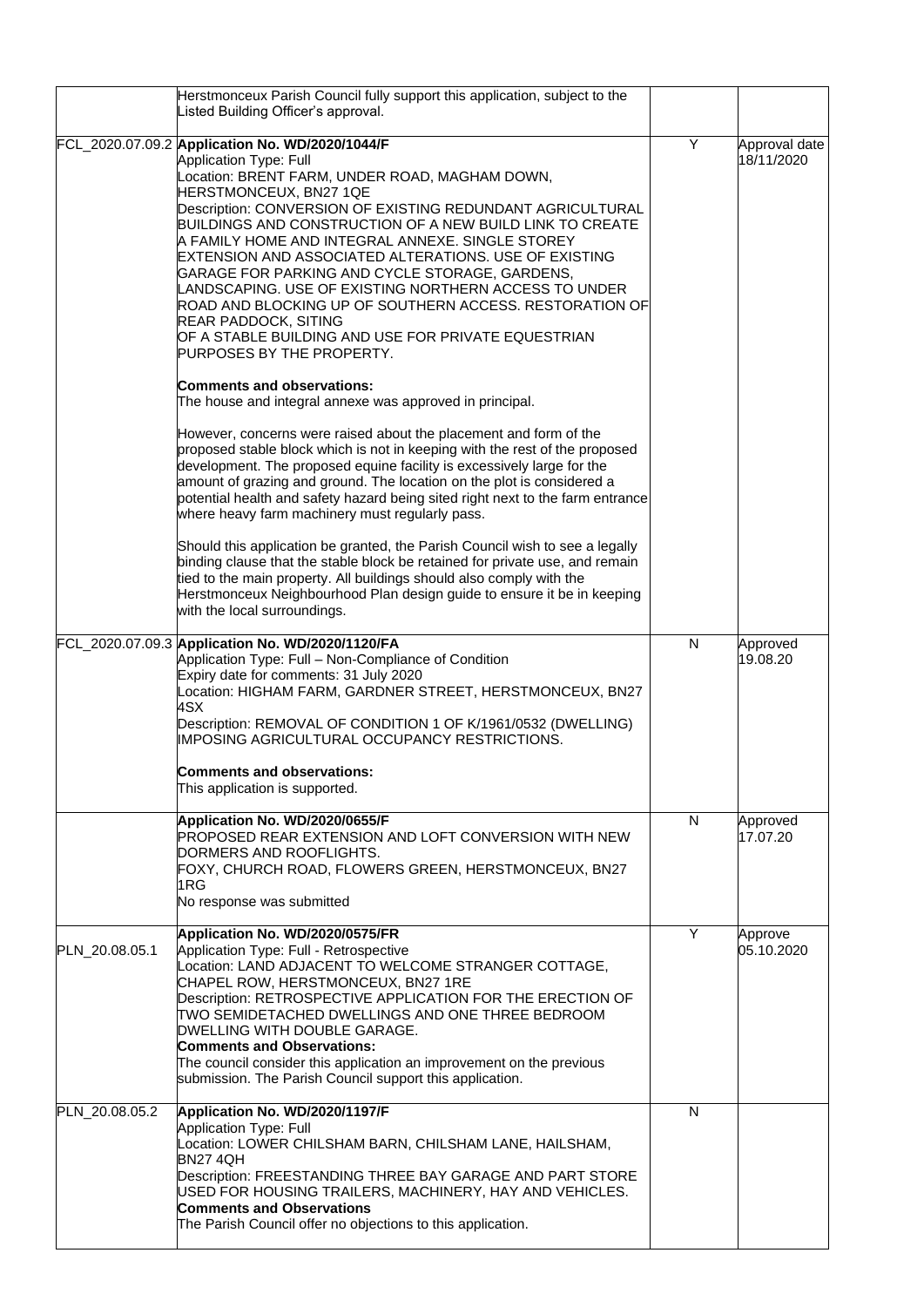| PLN_20.08.05.3 | Application No. WD/2020/1262/FR<br>Application Type: Full<br>Location: QUICKEN TRUST, WEST END, BN27 4NH<br>Description: PART RETROSPECTIVE ADDITION OF A PITCHED ROOF<br>TO REPLACE THE EXISTING FLAT ROOF WHICH WILL ENABLE A 1<br>BEDROOM FLAT TO BE FORMED AT SECOND FLOOR LEVEL.<br><b>Comments and Observations</b><br>This application continues to be objected to in the strongest possible terms<br>for the reasons set out below:<br>Fire safety reasons<br>$\bullet$<br>Lack of parking space- 3 spaces for 7 flats. All previous comments<br>about congestion and parking facility in West End and the Village<br>Car Park still apply.<br>The Council strongly disagree with aspects of the submitted<br>transport statement that refer to parking provision in the vicinity.<br>The top floor flat is of minimum legal size and does not constitute<br>quality living or provision of amenities.<br>This application will allow occupants of the flat to overlook other<br>$\bullet$<br>properties therefore the glass in the rear window should be<br>obscured glass to mitigate the loss of privacy for these neighbours.                                                                                                                                                                                                                                                                                                                                                                                                                                                                                                                                                                                                                                                                                                                                                                                                                                                                                                                                         | Y                       | Approved<br>01/10/2020               |
|----------------|-----------------------------------------------------------------------------------------------------------------------------------------------------------------------------------------------------------------------------------------------------------------------------------------------------------------------------------------------------------------------------------------------------------------------------------------------------------------------------------------------------------------------------------------------------------------------------------------------------------------------------------------------------------------------------------------------------------------------------------------------------------------------------------------------------------------------------------------------------------------------------------------------------------------------------------------------------------------------------------------------------------------------------------------------------------------------------------------------------------------------------------------------------------------------------------------------------------------------------------------------------------------------------------------------------------------------------------------------------------------------------------------------------------------------------------------------------------------------------------------------------------------------------------------------------------------------------------------------------------------------------------------------------------------------------------------------------------------------------------------------------------------------------------------------------------------------------------------------------------------------------------------------------------------------------------------------------------------------------------------------------------------------------------------------------------------------------------|-------------------------|--------------------------------------|
| PLN 20.08.06   | Application No. WD/2020/0284/F<br>Application Type: Full<br>Location: COOPERS CROFT NURSERY, HAILSHAM ROAD,<br>HERSTMONCEUX<br>Description: DEMOLITION OF EXISTING BUILDINGS AND ERECTION OF<br>THREE DETACHED DWELLINGS, ACCESS AND LANDSCAPING.<br>Amended plans received- addressing highway issues and design. Further<br>information provided on business loss. Amended Plans received 22 July<br>2020.<br><b>Comments and Observations</b><br>The Parish Council have previously responded that they would support this<br>application, subject to ESCC approval of access road / drive proposals. East<br>Sussex Highways have objected to this application due to site access<br>substandard visibility. The Parish Council strongly agree with the East<br>Sussex comments about the increased traffic hazards along fast stetch of<br>road. Site plans have subsequently been amended but it is not clear if East<br>Sussex are now in approval of the access visibility splay. This must be<br>clarified prior to any approval.<br>Additionally, with reference to the East Sussex Highways report regarding<br>the lack of a safe and accessible footway to both the nearest bus stops and<br>up to the current footway to the village and it's amenities, both factors of<br>which support this development to be a sustainable one, the Parish Council<br>wish to see a condition built in to any approval, that appropriate footway<br>safe access to both be provided for the residents of the new properties.<br>Council refute the information provided that the cattery has not been<br>operational for 3 years as more than one of those present at the meeting<br>had used the Coopers Croft cattery well within this time scale. It is<br>important to note that, despite the comments regarding the current national<br>COVID-19 pandemic being true, the longer-term outlook for the provision of<br>catteries remains. The loss of this business, therefore, is still in conflict of<br>Policy 4 of the approved Herstmonceux Parish Neighbourhood Plan. | Y                       | Approval<br>04/09/2020               |
|                | FCL_2020.08.11.1 Application No. WD/2020/1307/F<br>Application Type: Full<br>Location: HALF ACRE BARN, NEW ROAD, HESTMONCEUX, BN27 1PX<br>Description: CHANGE OF USE OF LAND TO INCREASE THE DOMESTIC<br>CURTILAGE AND ERECTION OF A DOUBLE BAY GARAGE.<br>Comments and observations:<br>Council offered no objections to this application for a garage, subject to it<br>being tied to the existing dwelling and, as this development lies outside of<br>the parish development boundary, that no change of use is permitted,<br>specifically not for residential use.<br>All in favour                                                                                                                                                                                                                                                                                                                                                                                                                                                                                                                                                                                                                                                                                                                                                                                                                                                                                                                                                                                                                                                                                                                                                                                                                                                                                                                                                                                                                                                                                          | N                       | Approved<br>02.10.20                 |
|                | FCL_2020.08.11.2 Application No. WD/2020/1443/P04<br>Application Type: PD Change of use from Agricultural to Dwellings                                                                                                                                                                                                                                                                                                                                                                                                                                                                                                                                                                                                                                                                                                                                                                                                                                                                                                                                                                                                                                                                                                                                                                                                                                                                                                                                                                                                                                                                                                                                                                                                                                                                                                                                                                                                                                                                                                                                                            | N (self build) PLANNING | <b>PERMISSION</b><br><b>REQUIRED</b> |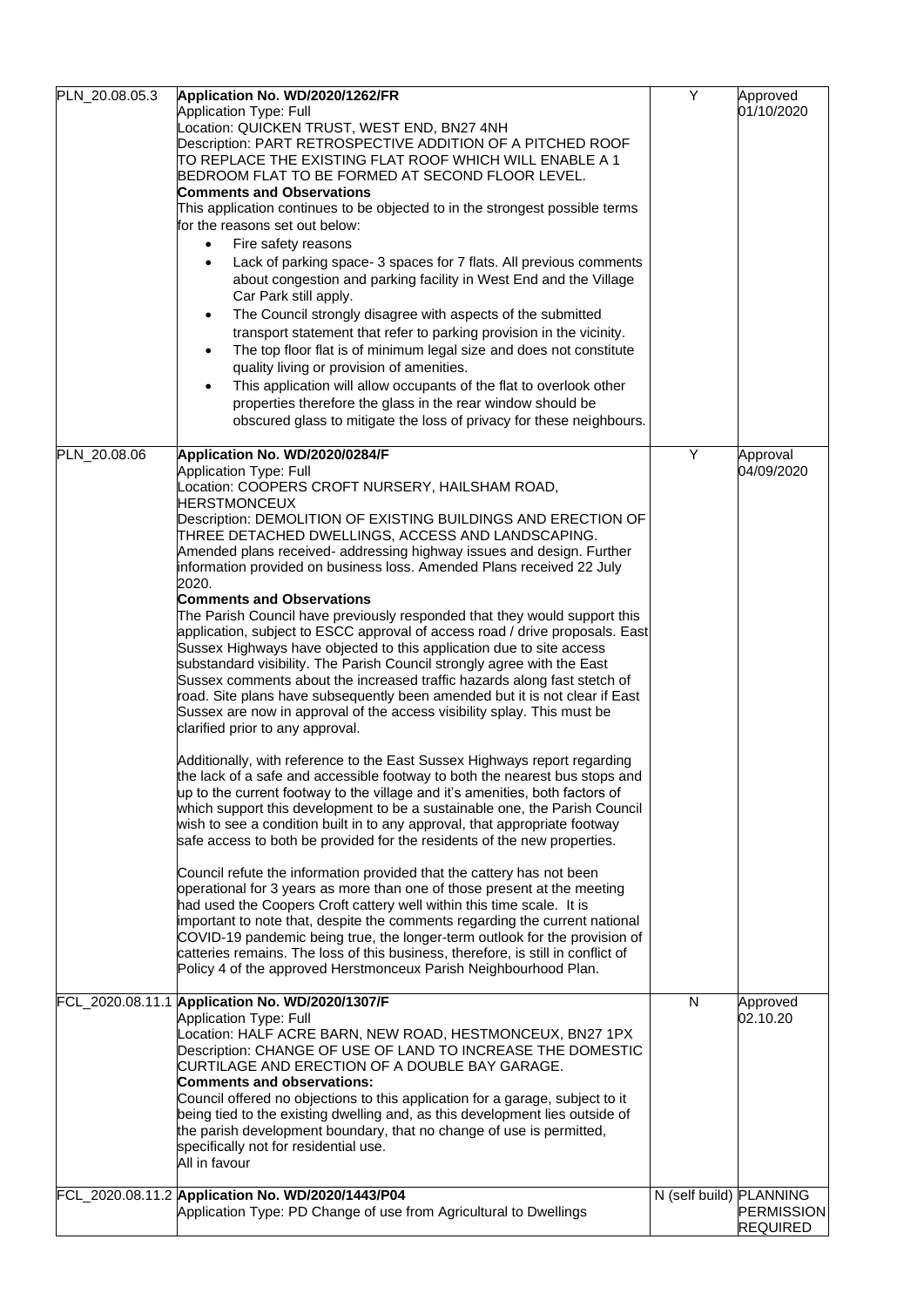|              | Location: CONQUERORS, STUNTS GREEN, HERSTMONCEUX, BN27<br>4PR<br>Description: CONVERSION OF EXISTING AGRICULTURAL BARN TO<br>ONE DWELLING.<br><b>Comments and observations:</b><br>This application is objected to due to the following:<br>Council comment that it has not been proved beyond doubt by the Local<br>Planning Authority that the barn is used for agricultural use. It is local<br>knowledge that the existing structure is used for equine and other animal<br>purposes rather than the agricultural use that the application is based upon.<br>Council also believe that, as a 4 bedroomed property, the development will<br>result in additional traffic at a dangerous exit point.<br>If permission is granted, privacy of adjoining properties must be fully<br>ensured due to the internal layout of the living accommodation.<br>The materials should be in keeping with the approved Herstmonceux Parish<br>Neighbourhood Plan design guide.<br>All in favour.                                                                                                                                                                               |   | the above<br>application on<br>23 September<br>2020. |
|--------------|----------------------------------------------------------------------------------------------------------------------------------------------------------------------------------------------------------------------------------------------------------------------------------------------------------------------------------------------------------------------------------------------------------------------------------------------------------------------------------------------------------------------------------------------------------------------------------------------------------------------------------------------------------------------------------------------------------------------------------------------------------------------------------------------------------------------------------------------------------------------------------------------------------------------------------------------------------------------------------------------------------------------------------------------------------------------------------------------------------------------------------------------------------------------|---|------------------------------------------------------|
| PLN_20.09.05 | Application No. WD/2020/1343/FR<br>Application Type: Full - Retrospective<br>Location: LIME CROSS NURSERY, WINDMILL HILL ROAD, WINDMILL<br>HILL, HERSTMONCEUX, BN27 4RS<br>Description: RETROSPECTIVE APPLICATION FOR SMALL<br>COMMERCIAL GLAMPING UNIT.<br><b>Comments and Observations</b><br>Although retrospective, this application is supported due to it encouraging<br>tourism. As per the approved Herstmonceux Parish Neighbourhood Plan,                                                                                                                                                                                                                                                                                                                                                                                                                                                                                                                                                                                                                                                                                                                  | N | Approval<br>01.10.2020                               |
|              | Policy 4, The Council supports development of local businesses to remain<br>sustainable and provide local employment.<br>Approved by all excepting one abstention from CIIr Alder. Approval carried.                                                                                                                                                                                                                                                                                                                                                                                                                                                                                                                                                                                                                                                                                                                                                                                                                                                                                                                                                                 |   |                                                      |
| PLN_20.09.06 | Application No. WD/2020/1557/F<br>ApplicationType: Full<br>Location: LAND ADJACENT TO ELMSHURST COTTAGE, DACRE ROAD,<br>HERSTMONCEUX, BN27 4LP<br>Description: 1 BEDROOM DWELLING.<br><b>Comments and Observations:</b><br>Notwithstanding the provisions of the Herstmonceux Parish Neighbourhood<br>Plan (HPNP) for the provision of smaller properties, the Parish Council<br>object to this application. The Parish Council consider this application does<br>not meet the criteria of the HPNP due to the following:<br>Council consider the plan over development of the site. The new<br>property will lay in very close proximity to neighbouring properties.<br>The public footpath that lies adjacent to the house is in danger of<br>becoming a spare parking space.<br>However, should permission be granted, the Parish Council request a<br>clause that the provision of parking spaces, as per application number<br>WD/2019/2345, are fully completed prior to the start of building activity<br>towards application WD/2020/1557/F. This is stipulated as increased traffic<br>and parking from the start of the new house build will only serve to | Y | Refused<br>07.10.2020                                |
|              | exacerbate local traffic issues in the area.<br>6 Councillors were in agreement.<br>2 Councillors were against.<br>Agreed by the majority. This application is objected to and the comments<br>above form the formal response.                                                                                                                                                                                                                                                                                                                                                                                                                                                                                                                                                                                                                                                                                                                                                                                                                                                                                                                                       |   |                                                      |
|              | FCL_2020.09.11.1 Application No. WD/2020/1652/F<br><b>Application Type: Full</b><br>Expiry date for comments: 24 September 2020<br>Case Officer: Sally Simpson Tel: 01892 602551<br>Location: THE HERITAGE, HAMMER LANE, COWBEECH, BN27 4JL<br>Description: PROPOSED SINGLE STOREY REAR EXTENSION<br><b>Comments and observations:</b><br>This application is supported.                                                                                                                                                                                                                                                                                                                                                                                                                                                                                                                                                                                                                                                                                                                                                                                             | N | Approved<br>21.10.2020                               |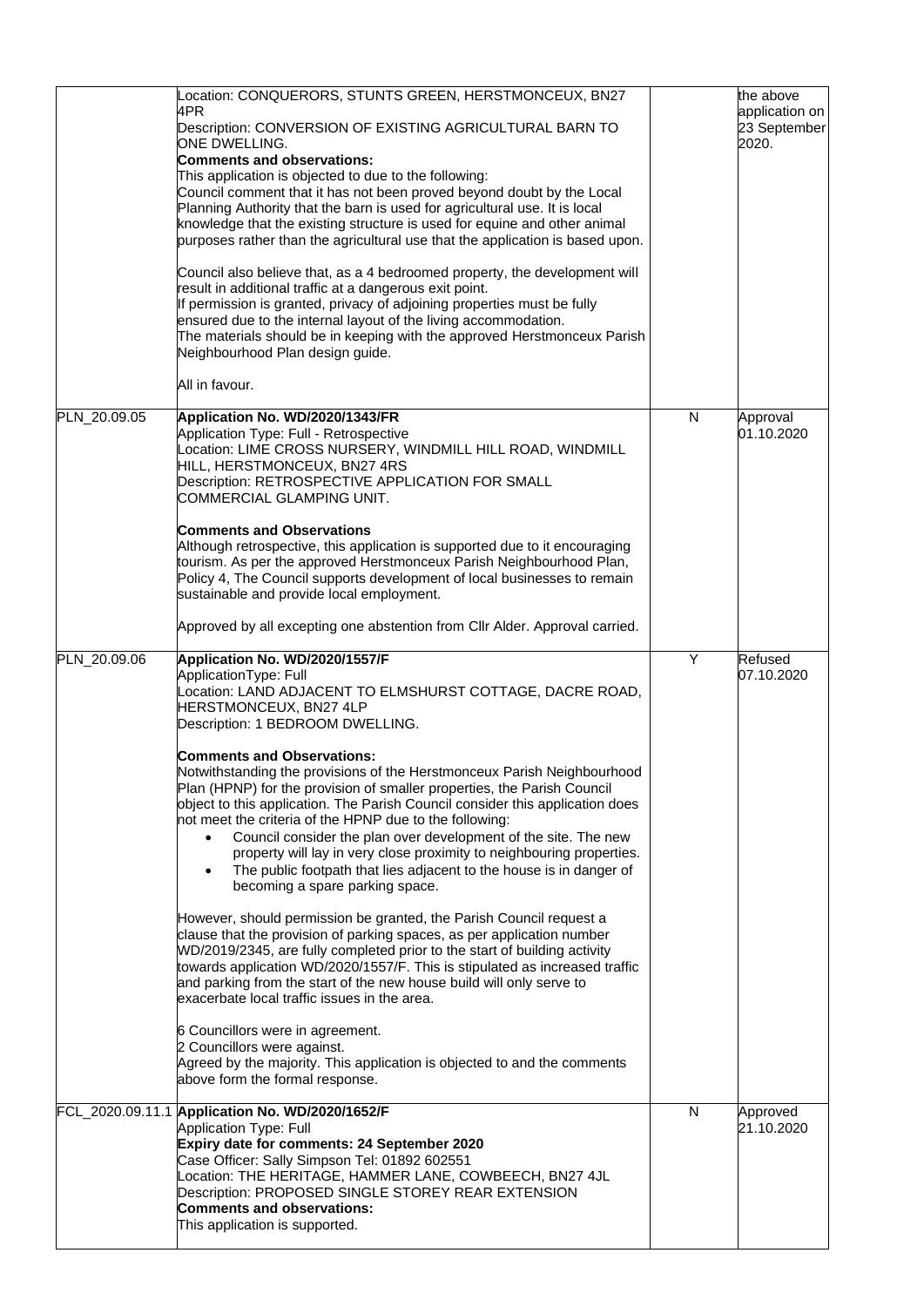|                                                                                  | FCL_2020.09.11.2 Application No. WD/2020/1620/F<br>Application Type: Full<br>Expiry date for comments: 28 September 2020<br>Case Officer: Mr D Redman Tel: 01892 602538<br>Location: HIGH VIEW COTTAGE, CABBAGE HILL, HAILSHAM, BN27 4JB<br>Description: SINGLE STOREY EXTENSION<br><b>Comments and observations:</b>                                                                                                                                                                                                                                                                                                                                                                                                                                                                                                                                                                                                                                                                                                                                                                                                                                                                                                                                                                                                                                                                                                                                                                                                                                                                                                                                                                                                                                                                                                                                                                                                                                                                                                                                                                                                                                                                                                                                                                                                           | N | Approved<br>03.11.2020  |
|----------------------------------------------------------------------------------|---------------------------------------------------------------------------------------------------------------------------------------------------------------------------------------------------------------------------------------------------------------------------------------------------------------------------------------------------------------------------------------------------------------------------------------------------------------------------------------------------------------------------------------------------------------------------------------------------------------------------------------------------------------------------------------------------------------------------------------------------------------------------------------------------------------------------------------------------------------------------------------------------------------------------------------------------------------------------------------------------------------------------------------------------------------------------------------------------------------------------------------------------------------------------------------------------------------------------------------------------------------------------------------------------------------------------------------------------------------------------------------------------------------------------------------------------------------------------------------------------------------------------------------------------------------------------------------------------------------------------------------------------------------------------------------------------------------------------------------------------------------------------------------------------------------------------------------------------------------------------------------------------------------------------------------------------------------------------------------------------------------------------------------------------------------------------------------------------------------------------------------------------------------------------------------------------------------------------------------------------------------------------------------------------------------------------------|---|-------------------------|
|                                                                                  | This application is supported.                                                                                                                                                                                                                                                                                                                                                                                                                                                                                                                                                                                                                                                                                                                                                                                                                                                                                                                                                                                                                                                                                                                                                                                                                                                                                                                                                                                                                                                                                                                                                                                                                                                                                                                                                                                                                                                                                                                                                                                                                                                                                                                                                                                                                                                                                                  |   |                         |
| <b>HPC</b> declined to<br>comment on this<br>retrospective<br>had no information | Application No. WD/2020/0947/LDE<br>CONVERSION OF TWO FLATS INTO A SINGLE RESIDENTIAL<br>DWELLING. WORKS COMPLETED 2007.<br>application as they 8 DACRE ROAD, HERSTMONCEUX BN27 4LP                                                                                                                                                                                                                                                                                                                                                                                                                                                                                                                                                                                                                                                                                                                                                                                                                                                                                                                                                                                                                                                                                                                                                                                                                                                                                                                                                                                                                                                                                                                                                                                                                                                                                                                                                                                                                                                                                                                                                                                                                                                                                                                                             | N | Issued<br>11.09.2020    |
| PLN_20.10.05.1<br>(85.5)                                                         | Application No. WD/2020/1712/FA<br>Application Type: Full - Non Compliance of Condition<br>Expiry date for comments: 8 October 2020<br>Location: SUNNI MEADOWS, CHURCH ROAD, FLOWERS GREEN,<br>HERSTMONCEUX, BN27 1RL Description: REMOVAL OF CONDITION 4<br>(AGRICULTURAL OCCUPANCY CONDITION) OF WD/2004/0668/OE<br>(AGRICULTURAL WORKER'S DWELLING)<br><b>Comments and Observations</b><br>The Parish Council strongly object to this application for the reasons below:<br>The application for the Agricultural Workers Dwelling and planning<br>consent was approved as late as 2004 with reserved matters<br>construction approval in 2007.<br>The current owners bought the property in 2007 and were fully<br>aware of S106 when building the house.<br>'The Planning Condition and legal agreement being imposed<br>because the construction of a dwelling in the countryside was only<br>justified by establishing the need for a dwelling on the site solely for<br>the purpose of serving the nursery'.<br>The purpose of the condition still applies as the business is still<br>operational;<br>The reason for the application states that the property was<br>marketed for sale for a period of 3 years 'without a viable<br>purchaser or interest', however there is a question that needs<br>clarifying in that the property was valued at 930k and on market for<br>1.25m.<br>This is a local business with accommodation. Retention of this local<br>employment (supported by the provision of employee<br>accommodation) is specifically mentioned in Policy 4 of the<br>Neighourhood Plan. Removal of the S106 and Clause 4 of the<br>Planning Permission statement would be in contradiction to the<br>Herstmonceux Neighbourhood Plan.<br>Agreeing to this application would create a precedent for removal<br>of agricultural ties on other parish properties.<br>Removal of the S106 and Clause 4 of the Planning Permission<br>statement will have no effect on the current housing shortfall<br>Removal of the S106 and Clause 4 of the Planning Permission<br>may encourage a future housing application in the countryside,<br>outside of the development boundary, under the same justification<br>that was granted in 2004 and now is being requested to be<br>removed through this application. | Y | Withdrawn<br>03.11.2020 |
| PLN_20.10.05.2                                                                   | Application No. WD/2020/1833/F<br>Application Type: Full<br>Expiry date for comments: 12 October 2020<br>Case Officer: Ms A Choudhury Tel: 01892 602473<br>Location: THORNCOMBE, COWBEECH ROAD, COWBEECH, BN27 4JF<br>Description: PROPOSED DEMOLITION OF EXISTING CONSERVATORY,<br>ALTERATION OF FIRST FLOOR DORMER MATERIAL, AND SINGLE<br>STOREY REAR EXTENSION.<br><b>Comments and Observations</b>                                                                                                                                                                                                                                                                                                                                                                                                                                                                                                                                                                                                                                                                                                                                                                                                                                                                                                                                                                                                                                                                                                                                                                                                                                                                                                                                                                                                                                                                                                                                                                                                                                                                                                                                                                                                                                                                                                                         | N | Approved<br>19/11/2020  |
|                                                                                  | This application is supported subject to the use of materials being<br>in keeping with existing building                                                                                                                                                                                                                                                                                                                                                                                                                                                                                                                                                                                                                                                                                                                                                                                                                                                                                                                                                                                                                                                                                                                                                                                                                                                                                                                                                                                                                                                                                                                                                                                                                                                                                                                                                                                                                                                                                                                                                                                                                                                                                                                                                                                                                        |   |                         |
| PLN_20.10.05.3                                                                   | Application No. WD/2020/1820/F<br>Application Type: Full<br>Expiry date for comments: 8 October 2020                                                                                                                                                                                                                                                                                                                                                                                                                                                                                                                                                                                                                                                                                                                                                                                                                                                                                                                                                                                                                                                                                                                                                                                                                                                                                                                                                                                                                                                                                                                                                                                                                                                                                                                                                                                                                                                                                                                                                                                                                                                                                                                                                                                                                            | N | Withdrawn<br>01.12.2020 |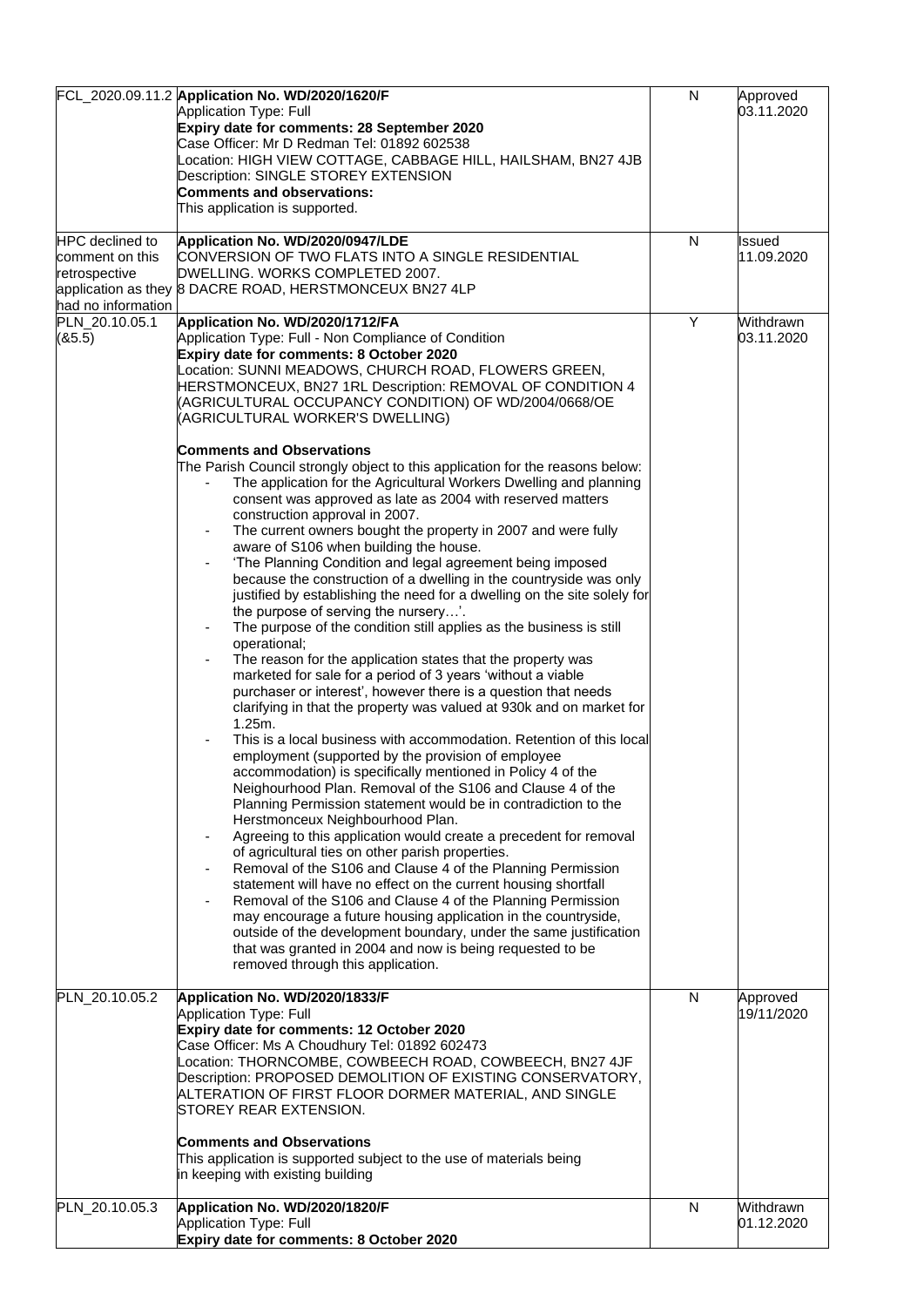|                          | Location: ROCKS FARM, VICTORIA ROAD, WINDMILL HILL,<br>HERSTMONCEUX, BN27 4TQ<br>Description: DEMOLITION OF EXISTING OUTBUILDING AND CREATION<br>OF NEW ANNEXE<br><b>Comments and Observations</b><br>This application is objected to for the reasons set out below:<br>This addition is excessively large in relation to the existing house<br>and size of the plot;<br>The addition Is 3 times size of the existing outbuilding;<br>The addition has the potential to be separate dwelling;<br>It is not clear if the 'lounge/studio' will be used for personal or<br>commercial use;<br>There is no evidence of detail for noise or light insulation, the<br>council wish to see consideration to the neighbours.<br>Should this application be granted planning permission, the Parish Council<br>request that:<br>The new annexe be tied to the main house.<br>The new room must not be used for commercial purposes.                                                                                                                                                                                                                                                                                                                                                                                                                                                                                                                                                                                                                                                                                                                                                                                                                                                                                                                                                                                                                                                                                                                                                                                                                                                                                                                                                                                                                      |     |                         |
|--------------------------|-------------------------------------------------------------------------------------------------------------------------------------------------------------------------------------------------------------------------------------------------------------------------------------------------------------------------------------------------------------------------------------------------------------------------------------------------------------------------------------------------------------------------------------------------------------------------------------------------------------------------------------------------------------------------------------------------------------------------------------------------------------------------------------------------------------------------------------------------------------------------------------------------------------------------------------------------------------------------------------------------------------------------------------------------------------------------------------------------------------------------------------------------------------------------------------------------------------------------------------------------------------------------------------------------------------------------------------------------------------------------------------------------------------------------------------------------------------------------------------------------------------------------------------------------------------------------------------------------------------------------------------------------------------------------------------------------------------------------------------------------------------------------------------------------------------------------------------------------------------------------------------------------------------------------------------------------------------------------------------------------------------------------------------------------------------------------------------------------------------------------------------------------------------------------------------------------------------------------------------------------------------------------------------------------------------------------------------------------|-----|-------------------------|
| PLN_20.10.05.4           | Application No. WD/2020/1844/F<br><b>Application Type: Full</b><br>Location: CHERRY GROVE, COWBEECH ROAD, COWBEECH, BN27 4JD<br>Description: DETACHED GARDEN ROOM OUTBUILDING<br><b>Comments and Observations</b><br>This application is supported.                                                                                                                                                                                                                                                                                                                                                                                                                                                                                                                                                                                                                                                                                                                                                                                                                                                                                                                                                                                                                                                                                                                                                                                                                                                                                                                                                                                                                                                                                                                                                                                                                                                                                                                                                                                                                                                                                                                                                                                                                                                                                             | N   | Approved<br>06.11.2020  |
| PLN_20.10.05.5<br>(85.1) | Application No. WD/2020/1715/PO<br>Application Type: Planning Obligation<br>Location: SUNNI MEADOWS, PERFECT PLANTS (FORMERLY FLOWERS<br>GREEN NURSERY), CHURCH ROAD, FLOWERS GREEN, BN27 1RL<br>Description: DISCHARGE OF SECTION 106 AGREEMENT DATED 21<br>OCTOBER 1998 ATTACHED TO PLANNING PERMISSION<br>WD/1998/0072/O (PROPOSED AGRICULTURAL WORKER'S DWELLING).<br><b>Comments and Observations</b><br>The Parish Council strongly object to this application for the reasons below:<br>The application for the Agricultural Workers Dwelling and planning<br>consent was approved as late as 2004 with reserved matters<br>construction approval in 2007.<br>The current owners bought the property in 2007 and were fully<br>aware of S106 when building the house.<br>'The Planning Condition and legal agreement being imposed<br>because the construction of a dwelling in the countryside was only<br>justified by establishing the need for a dwelling on the site solely for<br>the purpose of serving the nursery'.<br>The purpose of the condition still applies as the business is still<br>operational;<br>The reason for the application states that the property was<br>marketed for sale for a period of 3 years 'without a viable<br>purchaser or interest', however there is a question that needs<br>clarifying in that the property was valued at 930k and on market for<br>1.25m.<br>This is a local business with accommodation. Retention of this local<br>employment (supported by the provision of employee<br>accommodation) is specifically mentioned in Policy 4 of the<br>Neighourhood Plan. Removal of the S106 and Clause 4 of the<br>Planning Permission statement would be in contradiction to the<br>Herstmonceux Neighbourhood Plan.<br>Agreeing to this application would create a precedent for removal<br>of agricultural ties on other parish properties.<br>Removal of the S106 and Clause 4 of the Planning Permission<br>statement will have no effect on the current housing shortfall<br>Removal of the S106 and Clause 4 of the Planning Permission<br>may encourage a future housing application in the countryside,<br>outside of the development boundary, under the same justification<br>that was granted in 2004 and now is being requested to be<br>removed through this application. | N/A | Withdrawn<br>03.05.2020 |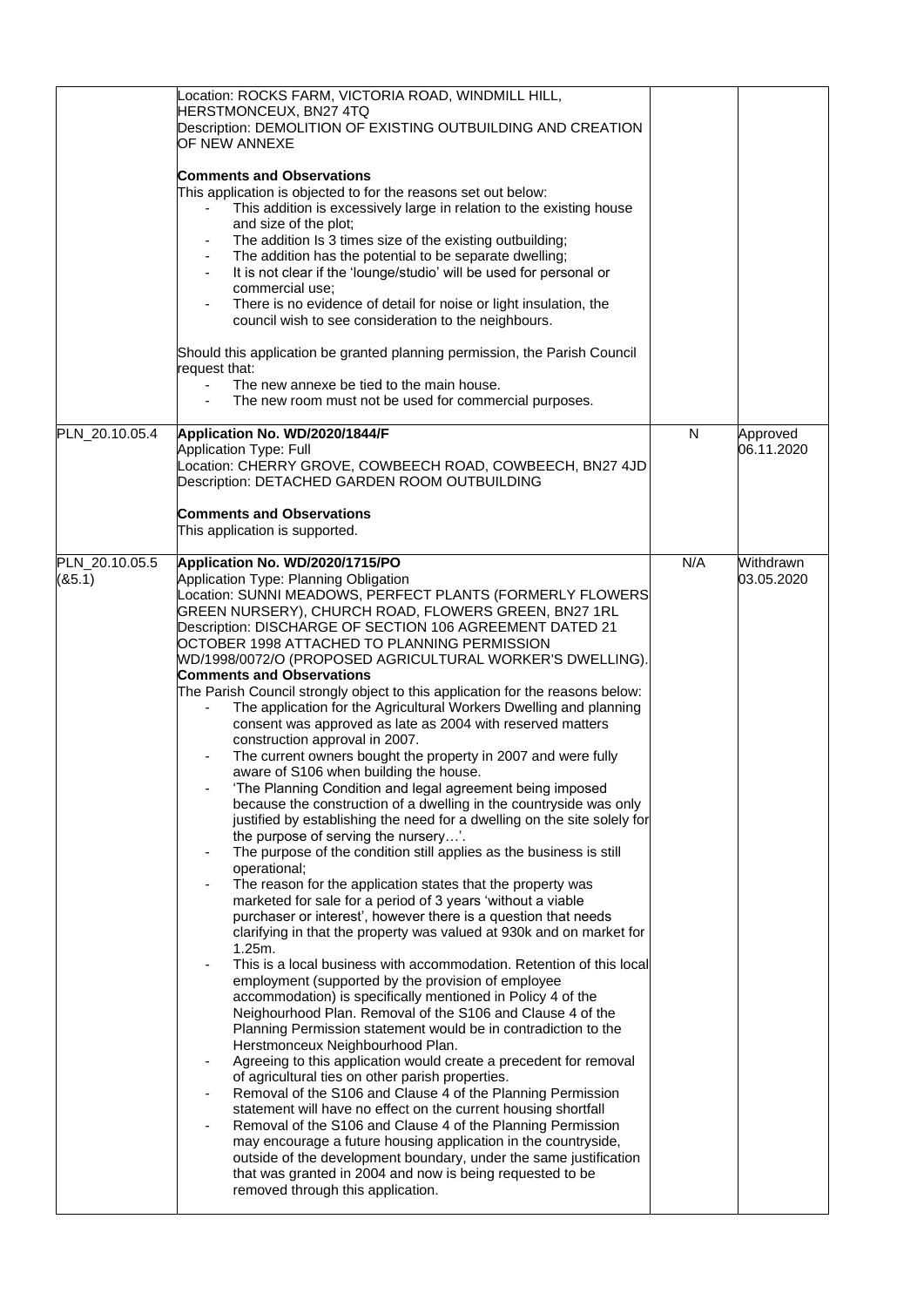| PLN_20.10.05.6 | Application No. WD/2020/1692/P04<br>Application Type: PD Change of use from Agricultural to Dwellings<br>Location: OAKLANDS, COWBEECH HILL, HERSTMONCEUX, BN27 4JA<br>Description: CHANGE OF USE OF REDUNDANT AGRICULTURAL BARN<br>TO A C3 DWELLING.<br><b>Comments and Observations</b><br>This application is strongly objected to for the reasons below:<br>The previous application has been rejected. This repeat/copy<br>application is presented under Agricultural permissions.<br>This site is previously a campsite and used for equine purposes.<br>There is insufficient evidence that the property has been used for<br>agricultural purposes to allow it under the P04 permissions that it<br>has been submitted under.<br>Additional comments:<br>There is no allowance for parking or a turning area<br>There is a lack of overall amenity space for this proposed 3<br>bedroom property.                                                                                                                                                                                                                                                                                            | N/A | Planning<br>permission<br>required<br>16/11/2020 |
|----------------|------------------------------------------------------------------------------------------------------------------------------------------------------------------------------------------------------------------------------------------------------------------------------------------------------------------------------------------------------------------------------------------------------------------------------------------------------------------------------------------------------------------------------------------------------------------------------------------------------------------------------------------------------------------------------------------------------------------------------------------------------------------------------------------------------------------------------------------------------------------------------------------------------------------------------------------------------------------------------------------------------------------------------------------------------------------------------------------------------------------------------------------------------------------------------------------------------|-----|--------------------------------------------------|
|                | FCL_2020.10.12.1 Consultation on County Council application at Herstmonceux C of E School<br>WD/2020/2016/CC<br>INSTALLATION OF BOUNDARY FENCING<br>HERSTMONCEUX C OF E SCHOOL, HAILSHAM ROAD, BN27 4LG<br><b>Comments and Observations:</b><br>The Parish Council support the need for the security boundary fencing for<br>the security of the children. The Parish Council comment that a secure, rear<br>exit for staff, is a necessary aspect of the school perimeter fence renewal.                                                                                                                                                                                                                                                                                                                                                                                                                                                                                                                                                                                                                                                                                                            | N   | No Objections<br>22.10.2020                      |
|                | FCL_2020.10.12.2 Application No. WD/2020/1988/F<br>Application Type: Full<br>Location: COPYHOLD, BUTLERS LANE, BN27 1RH<br>Description: PROPOSED EXTENSIONS AND ALTERATIONS TO<br>DWELLING AND ERECTION OF DETACHED GARAGE BUILDING.<br><b>Comments and Observations:</b><br>There are no objections to the proposed extension, however, the Parish<br>Council ask the Local Authority Planning Officer to note that the garage<br>appears to be in the curtilage of the field, effectively extending the garden<br>boundary into the field.                                                                                                                                                                                                                                                                                                                                                                                                                                                                                                                                                                                                                                                         | N   | Approval<br>30.11.2020                           |
|                | FCL_2020.10.12.3 Application No. WD/2020/1735/FR<br>Application Type: Full - Retrospective<br>Location: WILD FLOWER BARN, CHURCH ROAD, BN27 1QJ<br>Description: RETROSPECTIVE APPLICATION FOR CHANGE OF USE OF<br>AGRICULTURAL BUILDING TO PART HORTICULTURAL/PART<br>RESIDENTIAL AND PROPOSED CONTINUED USE AS PART<br>HORTICULTURAL/PART RESIDENTIAL ON A PERMANENT BASIS WITH<br>ASSOCIATED INSTALLATION OF FLUE FOR LOG BURNER.<br><b>Comments and Observations:</b><br>This application is objected to by the parish Council as evidence for the<br>sustainability of the proposed change of use has not been evidenced, such<br>as by way of a business plan.<br>Whilst the council appreciate the applicant's ambitions, the site for the<br>proposal falls outside the development boundary and does not fall under<br>any specific exclusions criteria. This is an unusual proposal however, and<br>should this application be permitted by the Local Planning Authority, the<br>Parish Council need to see a strict 'applicant only 'condition attached to this<br>proposal, allowing any change of use permissions for this applicant alone<br>and solely in relation to the current use. | N   |                                                  |
|                | FCL_2020.10.12.4 Application No. WD/2020/1979/P04<br>Application Type: PD Change of use from Agricultural to Dwellings<br>Location: BARN AT CONQUERORS, STUNTS GREEN, BN27 4PR<br>Description: CONVERSION OF AN EXISTING AGRICULTURAL BARN TO<br>ONE DWELLING.<br>Supporting correspondence received into the Parish office and circulated to<br>all<br><b>Comments and Observations:</b>                                                                                                                                                                                                                                                                                                                                                                                                                                                                                                                                                                                                                                                                                                                                                                                                            | N   | Prior approval<br>not required<br>27.11.2020     |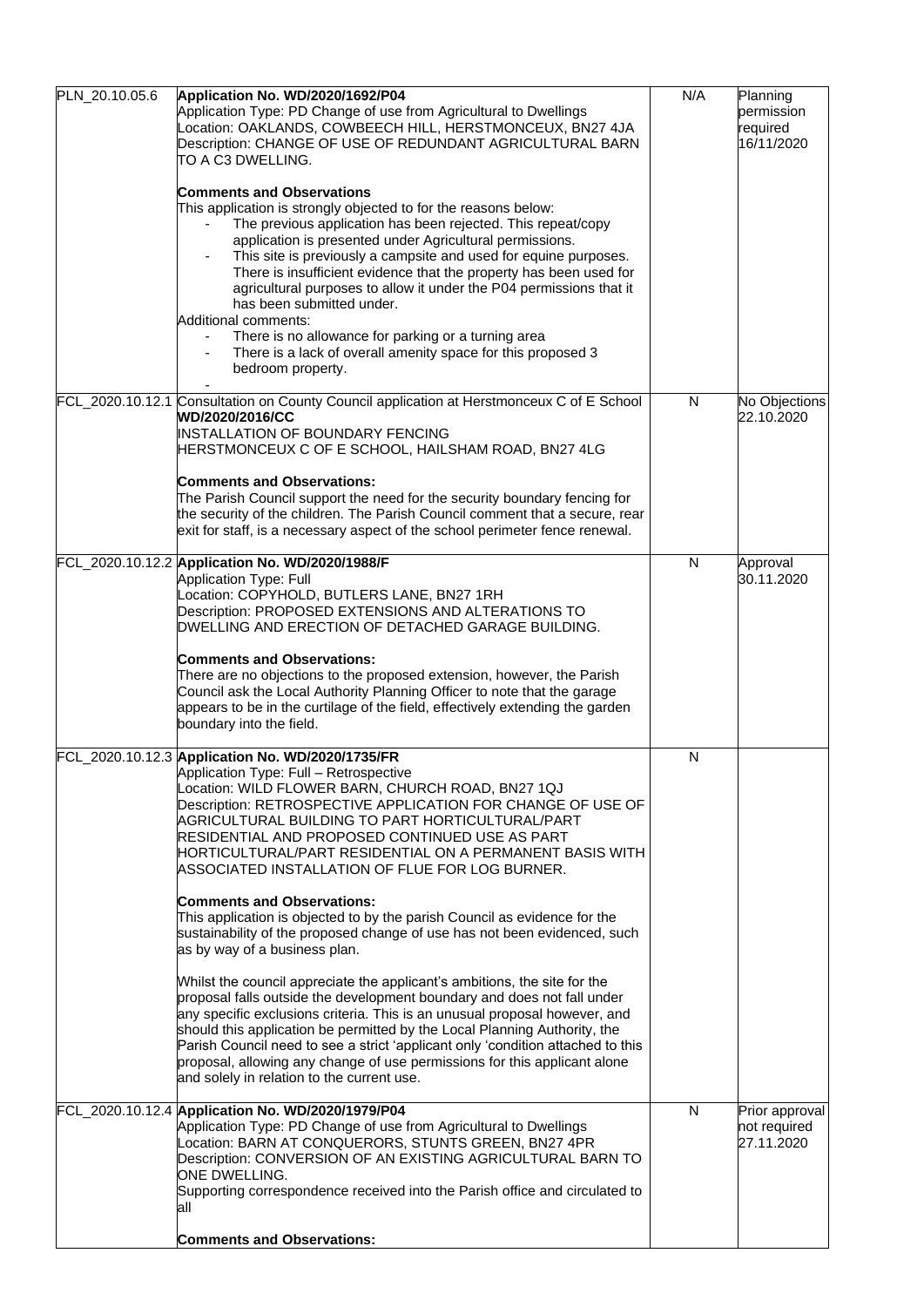| PLN_20.12.05.1 | This application is supported.<br>Application No. WD/2020/2037/F<br>Application Type: Full<br>Location: THE OLD BAKERY (MAYTIME ENGINEERING), GARDNER                                                                                                                                                                                                                                                                                                                                                                 |   |                        |
|----------------|-----------------------------------------------------------------------------------------------------------------------------------------------------------------------------------------------------------------------------------------------------------------------------------------------------------------------------------------------------------------------------------------------------------------------------------------------------------------------------------------------------------------------|---|------------------------|
|                | FCL_2020.11.22.2 Application No. WD/2020/2050/F<br>Application Type: Full<br>Location: 8 DACRE ROAD, HERSTMONCEUX, BN27 4LP<br>Description: PROPOSED PORCH<br><b>Comments and observations:</b>                                                                                                                                                                                                                                                                                                                       | N | Approval<br>22.12.2020 |
|                | Council wish to clarify that they regard some of the submitted information as<br>incorrect in that they would not be supporting the cost of any driveway /<br>visibility splay works for this planning application, should the application be<br>approved by the Local Planning Authority.<br>CIIr KG proposed submission of the above comments and observations.<br>This was seconded. There was 1 objection to the proposal, the remainder of<br>the Council approved the proposal to submit the feedback as above. |   |                        |
|                | bikes / scooters etc.<br>The Parish Council wish to have it noted that they have draft proposals to<br>build in a passing bay into the access road for the use of all access road<br>users. The Parish Council plan for a passing bay is entirely separate to any<br>proposals from the applicant.                                                                                                                                                                                                                    |   |                        |
|                | Roadway safety concerns were also raised regarding the plot<br>2.<br>access coming out onto the Recreation Ground Access Road<br>sideways on. This was considered a potential safety hazard for<br>future access road users, in particular, pedestrians and children on                                                                                                                                                                                                                                               |   |                        |
|                | <b>Comments and Observations:</b><br>Council object to this application as below:<br>On the grounds of the proposed building being considered as over<br>1.<br>development / too large for the plot. Council noted that the<br>remained little to no outdoor space / garden for what is considered<br>a family home (3beds, 2 parking spaces) due to the size of the<br>proposed residence.                                                                                                                           |   |                        |
|                | FCL_2020.11.22.1 Application No. WD/2020/2088/F<br>Application Type: Full<br>Location: LAND TO THE REAR OF DENE HOUSE, HAILSHAM<br>ROAD, HERSTMONCEUX, BN27 4LH<br>Description: THREE BEDROOM CHALET BUNGALOW WITH DETACHED<br><b>GARAGE</b>                                                                                                                                                                                                                                                                          | Y |                        |
|                | Council also believe that, the property, the development will result in<br>additional traffic at a dangerous exit point.<br>If permission is granted, privacy of adjoining properties must be fully<br>ensured due to the internal layout of the living accommodation.<br>The materials should be in keeping with the approved Herstmonceux Parish<br>Neighbourhood Plan design guide.                                                                                                                                |   |                        |
|                | <b>Comments and observations:</b><br>This application is objected to due to the following:<br>Council comment that it has not been proved beyond doubt to or by the<br>Local Planning Authority that the barn is used for agricultural use. It is local<br>knowledge that the existing structure is used for equine and other animal<br>purposes rather than the agricultural use that the application is based upon.                                                                                                 |   |                        |
|                | This application is objected as per previously (Application No.<br>WD/2020/0158/P04 (withdrawn); Application No. WD/2020/1443/P04).<br>The Council repeat these objections:                                                                                                                                                                                                                                                                                                                                           |   |                        |
|                | Advice purportedly given to the applicant by LPA officer that evidence has<br>been produced to support the 'agricultural' conversion is in complete<br>contrast to the local knowledge and evidence that the Parish Council have<br>submitted - that the barn has been used for equine purposes, NOT<br>agricultural.                                                                                                                                                                                                 |   |                        |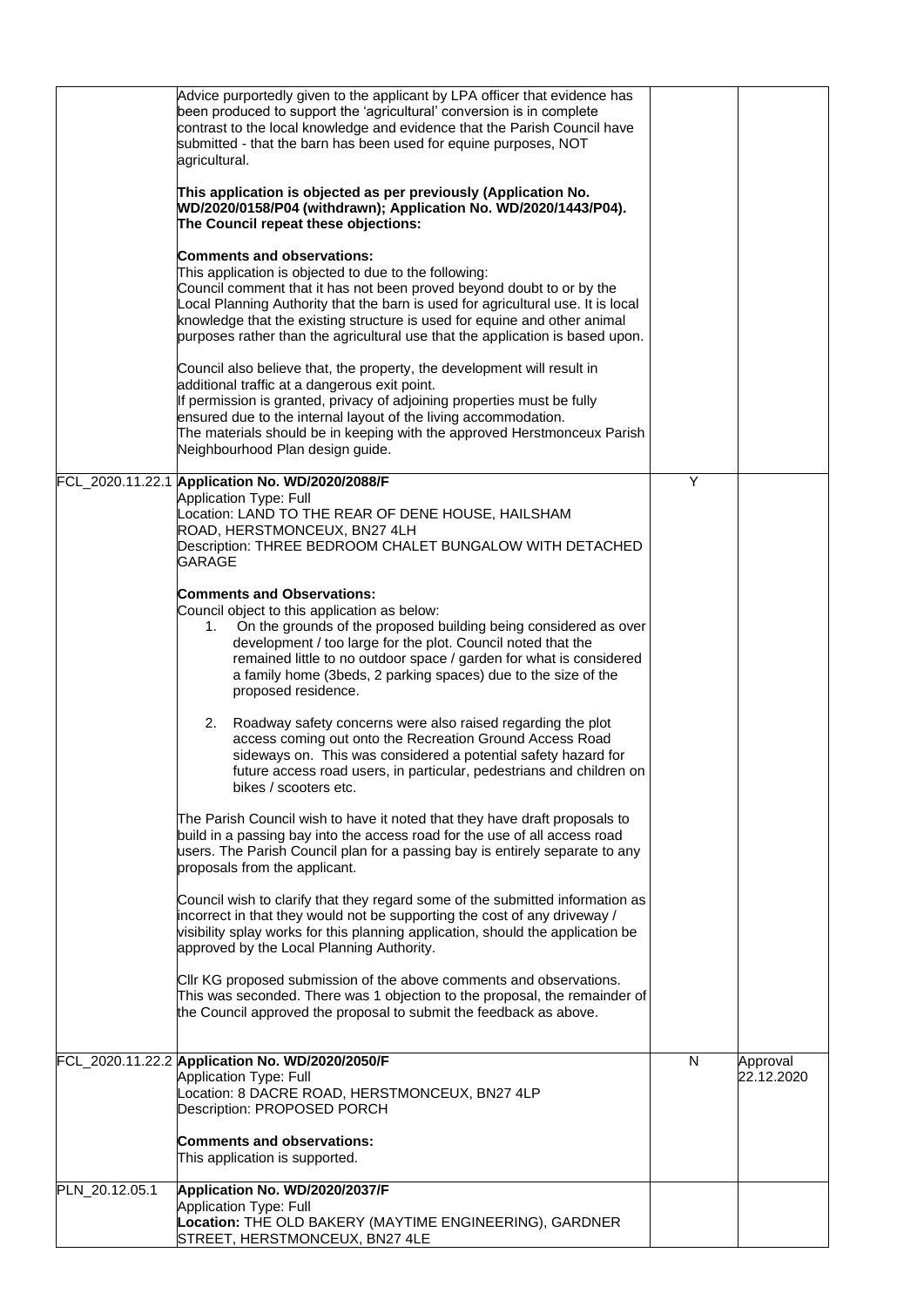|                | Description: CONVERSION OF BUILDING AND ASSOCIATED WORKS TO<br>CREATE THREE TWO-BEDROOM DWELLINGS, INCLUDING ERECTION<br>OF REAR TWO-STOREY EXTENSION (FOLLOWING DEMOLITION OF<br>EXISTING SINGLE-STOREY REAR EXTENSION), ADDITIONAL STOREY<br>TO EXISTING SINGLE-STOREY SIDE EXTENSION, AND PROVISION OF<br>THREE ON-SITE PARKING SPACES.<br><b>Comments and observations:</b>                                                                                                                          |   |                        |
|----------------|----------------------------------------------------------------------------------------------------------------------------------------------------------------------------------------------------------------------------------------------------------------------------------------------------------------------------------------------------------------------------------------------------------------------------------------------------------------------------------------------------------|---|------------------------|
|                |                                                                                                                                                                                                                                                                                                                                                                                                                                                                                                          |   |                        |
|                | This application is strongly objected to for the following reasons:<br>Increasing the previously approved planning application<br>(WD/2020/1082/P14) from 2 dwellings to 3 is overdevelopment for<br>this small area.<br>There is insufficient room for basic amenities, including waste.<br>٠<br>The windows and the Juliette balcony overlook the neighbouring                                                                                                                                         |   |                        |
|                | property.<br>The number of proposed vehicle parking spaces do not meet Local<br>Authority minimum standards for this site which is located in the<br>heart of the service area of the Parish.                                                                                                                                                                                                                                                                                                            |   |                        |
|                | There is insufficient space for vehicle manoeuvrability which has<br>the potential to cause danger to not only those in vehicles but also<br>pedestrians and nearby shop customers due to a potential need for<br>reversing from the exit onto the busy A259.                                                                                                                                                                                                                                            |   |                        |
|                | Herstmonceux Parish Council wish to observe that the previous approved<br>application was for 2 units and this should be the maximum approval of<br>residential in this space, in particular citing the parking and amenity space<br>comments and arguments.                                                                                                                                                                                                                                             |   |                        |
| PLN_20.12.05.2 | WD/2020/2220/F                                                                                                                                                                                                                                                                                                                                                                                                                                                                                           |   | Refused<br>15/02/2021  |
|                | PROPOSED CARPORT GARAGING AND WORKSHOP TO HOUSE                                                                                                                                                                                                                                                                                                                                                                                                                                                          |   |                        |
|                | RESIDENTIAL VEHICLES AND FARM MACHINERY.                                                                                                                                                                                                                                                                                                                                                                                                                                                                 |   |                        |
|                | STUNTS GREEN FARM, CHILSHAM LANE, BN27 4QG                                                                                                                                                                                                                                                                                                                                                                                                                                                               |   |                        |
|                | <b>Comments and observations:</b><br>Council noted that the new building will be very visible from the road<br>However, the structure appears to be in keeping with others. There are no<br>objections to this application.<br>Council also noted that the answer at 5d on the CIL Application Form indicated<br>that an exemption for residential purposes was being claimed and requested<br>that clarification be given that this is an error and this application is not for<br>residential changes. |   |                        |
| PLN_20.12.05.3 | WD/2020/2249/F                                                                                                                                                                                                                                                                                                                                                                                                                                                                                           | N | Approval               |
|                | DEMOLITION OF EXISTING OUTHOUSE AND ADDITION OF SINGLE<br>STOREY REAR EXTENSION. 2 GILDRIDGE FARM COTTAGES, UNDER<br>ROAD, MAGHAM DOWN, HERSTMONCEUX,<br><b>BN27 1QD</b><br><b>Comments and observations:</b><br>Council support this application, however Council noted that the<br>materials used should be in keeping with the cottages.                                                                                                                                                              |   | 18/01/2021             |
|                |                                                                                                                                                                                                                                                                                                                                                                                                                                                                                                          |   |                        |
|                | PLN_20.12.18_5. Application No. WD/2019/2239/F<br><b>Application Type: Full</b><br>Location: THE WOOLPACK INN, WEST END, HERSTMONCEUX, BN27<br>4LJ<br>Description: PROPOSED REDEVELOPMENT OF THE WOOLPACK .INN<br>(PART CONVERSION/ PART DEMOLITION AND NEW BUILD) INTO 8<br>DWELLINGS TOGETHER WITH A FLEXIBLE A1, A2, A3 OR<br>A4 USE ON THE GROUND FLOOR.                                                                                                                                             | Y | Approval<br>20.01.2021 |
|                | Application site area amended, with vehicular access from the public car<br>park included, and amendment to design of proposed houses to front West<br>End. Plans received 20 March 2020., Amended plans received 11                                                                                                                                                                                                                                                                                     |   |                        |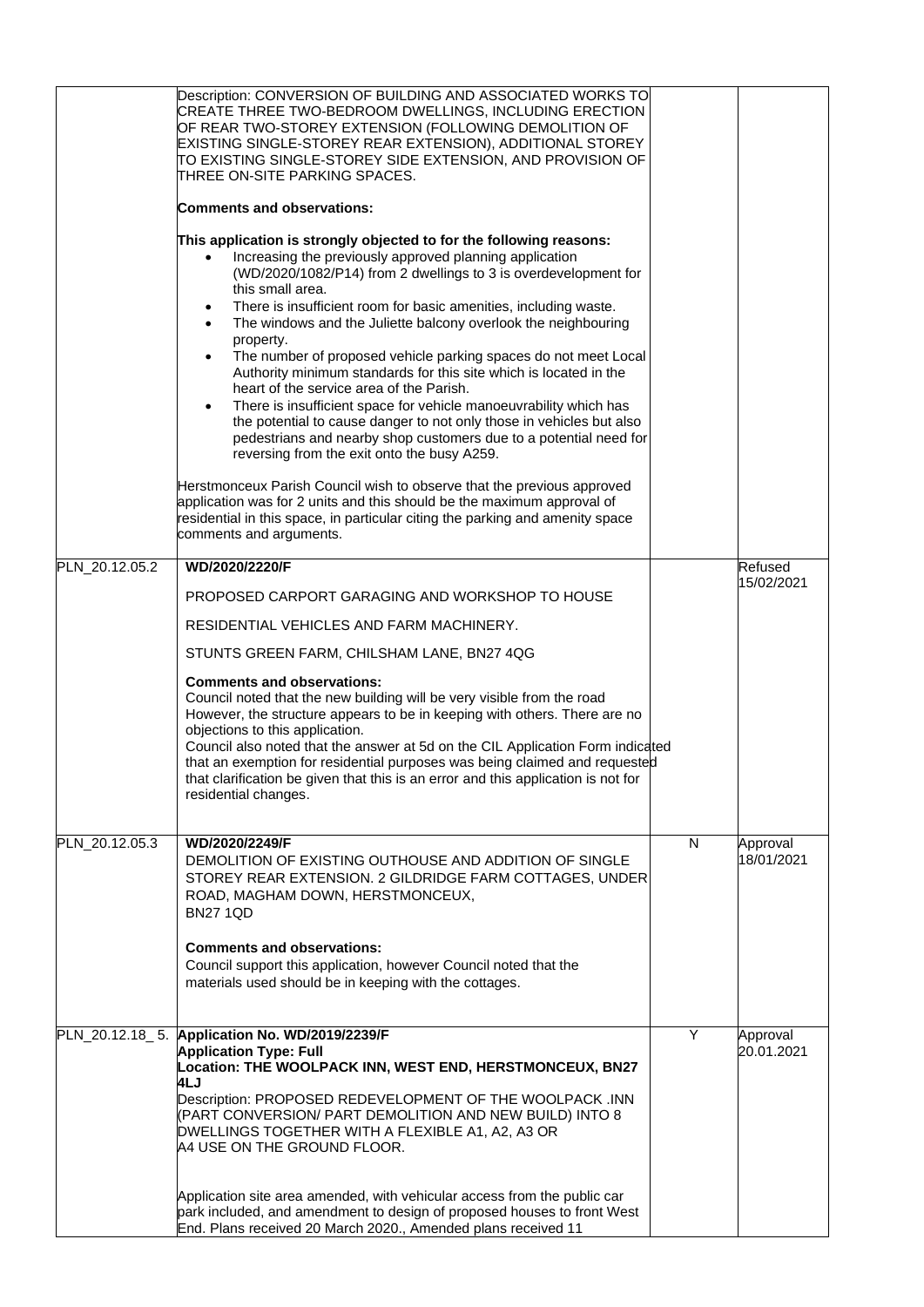|                      | December 2020 to show the amended proposal from 9 to 8 dwellings;<br>adjustments to proposed car parking spaces.                                                                                                                                                                                                                                                                                                                                                                                                                                                                                                                                                                                                                                                                                                                                                                                                                                                                                                                                                                                                                                                                                                                                                                                                                                                                                                                                                                                                                                                                                                                                         |   |                                                  |
|----------------------|----------------------------------------------------------------------------------------------------------------------------------------------------------------------------------------------------------------------------------------------------------------------------------------------------------------------------------------------------------------------------------------------------------------------------------------------------------------------------------------------------------------------------------------------------------------------------------------------------------------------------------------------------------------------------------------------------------------------------------------------------------------------------------------------------------------------------------------------------------------------------------------------------------------------------------------------------------------------------------------------------------------------------------------------------------------------------------------------------------------------------------------------------------------------------------------------------------------------------------------------------------------------------------------------------------------------------------------------------------------------------------------------------------------------------------------------------------------------------------------------------------------------------------------------------------------------------------------------------------------------------------------------------------|---|--------------------------------------------------|
|                      | Comments and observations:<br>Council raised no objections to the revised plans and were pleased to see<br>that the detailed comments previously raised by the Parish Council had<br>been addressed and that solutions were presented within these amended<br>plans.                                                                                                                                                                                                                                                                                                                                                                                                                                                                                                                                                                                                                                                                                                                                                                                                                                                                                                                                                                                                                                                                                                                                                                                                                                                                                                                                                                                     |   |                                                  |
|                      | Council wished to submit the observations that the plans that show the<br>gross internal floor areas needs updating in line with the amended drawings.<br>Additionally, a concern was raised that not allowing any form of music<br>licence may be challenging for the proposed business use.                                                                                                                                                                                                                                                                                                                                                                                                                                                                                                                                                                                                                                                                                                                                                                                                                                                                                                                                                                                                                                                                                                                                                                                                                                                                                                                                                            |   |                                                  |
| PLN_20.12.18<br>5.2  | Application No. WD/2020/0633/F<br><b>Application Type: Full</b><br>Location: LAND AT CONQUERORS, STUNTS GREEN, BN27 4PR<br>Description: CONSTRUCTION OF SAND ARENA (50M X 20M) FOR<br>PERSONAL USE, NOT TO INCLUDE ANY LIGHTING OR FENCING.<br><b>Comments and observations:</b><br>Council have no objection to this application, subject to a<br>S106 being imposed for ensuring the conditions that the arena be for<br>personal use only and not to include any lighting or fencing.<br><b>WDC</b> response:<br>Officers recognise the parish concerns regarding ensuring the use remains<br>for private use only. It would not reasonable to require the applicant to enter<br>into a s106 agreement, but it would be reasonable and proportionate to<br>attach planning conditions for the private use of the<br>arena and no external lighting or fencing.                                                                                                                                                                                                                                                                                                                                                                                                                                                                                                                                                                                                                                                                                                                                                                                        | N | Approved<br>09.02.2021                           |
| PLN_20.12.18_<br>5.3 | Application No. WD/2020/2486/F<br>Application Type: Full<br>Location: CLIPPENHAM COTTAGE, COWBEECH, BN27 4JJ Description:<br>SIDE AND REAR ADDITION AND ENTRANCE PORCH ENLARGEMENT<br><b>Comments and observations:</b><br>This application is supported                                                                                                                                                                                                                                                                                                                                                                                                                                                                                                                                                                                                                                                                                                                                                                                                                                                                                                                                                                                                                                                                                                                                                                                                                                                                                                                                                                                                 |   |                                                  |
| PLN_20.12.18_<br>5.4 | WD/2020/2320/D - Permitted Application<br>THE REMOVAL OF 9 JAMES AVENUE IN ITS ENTIRETY AND<br>DISCONNECTION OF ALL SERVICES RELATING THERETO.<br><b>Comments and observations:</b><br>Whilst the development of 4 new dwellings in the land behind the houses<br>has been allowed on appeal (WD/2015/1379/O), despite it laying beyond the<br>development boundary, Herstmonceux Parish Council wish their further<br>concerns noted in respect of the application for the demolition of number 9<br>James Avenue:<br>The removal of asbestos in this residential area through the<br>demolition process.<br>The very close proximity to the houses either side of the new<br>access road and the effects on the residents of these properties.<br>The impact of yet additional traffic in James Avenue and exiting<br>into West End<br>Questioned suitability of James Avenue to be a thoroughfare for<br>farm and construction traffic.<br>Replacement positioning of the streetlight will need agreeing<br>Additionally, further clarification has been requested by the Parish Council of<br>the statement on the Planning Notice which reads 'demolition and site<br>restoration of 9 James Avenue'. The Council would like further detail as to<br>the nature of the 'restoration'.<br>The Councillors also commented that neighbours had raised their concerns<br>to them about the proposed demolition of number 9 (residents have been<br>signposted to the WDC Planning Portal to raise their concerns formally) and<br>that the images of number 9 and 11 James Avenue on the WDC portal are<br>not truly reflective of the hedge placement. |   | Planning<br>permission<br>required<br>05.01.2021 |
| PLN_21.01.05         | Application No. WD/2020/2616/PO<br>REMOVAL OF SECTION 106 OBLIGATIONS DATED 01 NOVEMBER<br>2000 ATTACHED TO WD/2000/0814/F (CONVERSION OF STABLE<br>BLOCK TO PROVIDE RESIDENTIAL ACCOMMODATION (GRANNY<br>ANNEXE)).                                                                                                                                                                                                                                                                                                                                                                                                                                                                                                                                                                                                                                                                                                                                                                                                                                                                                                                                                                                                                                                                                                                                                                                                                                                                                                                                                                                                                                      |   | Be discharged<br>08/03/2021                      |